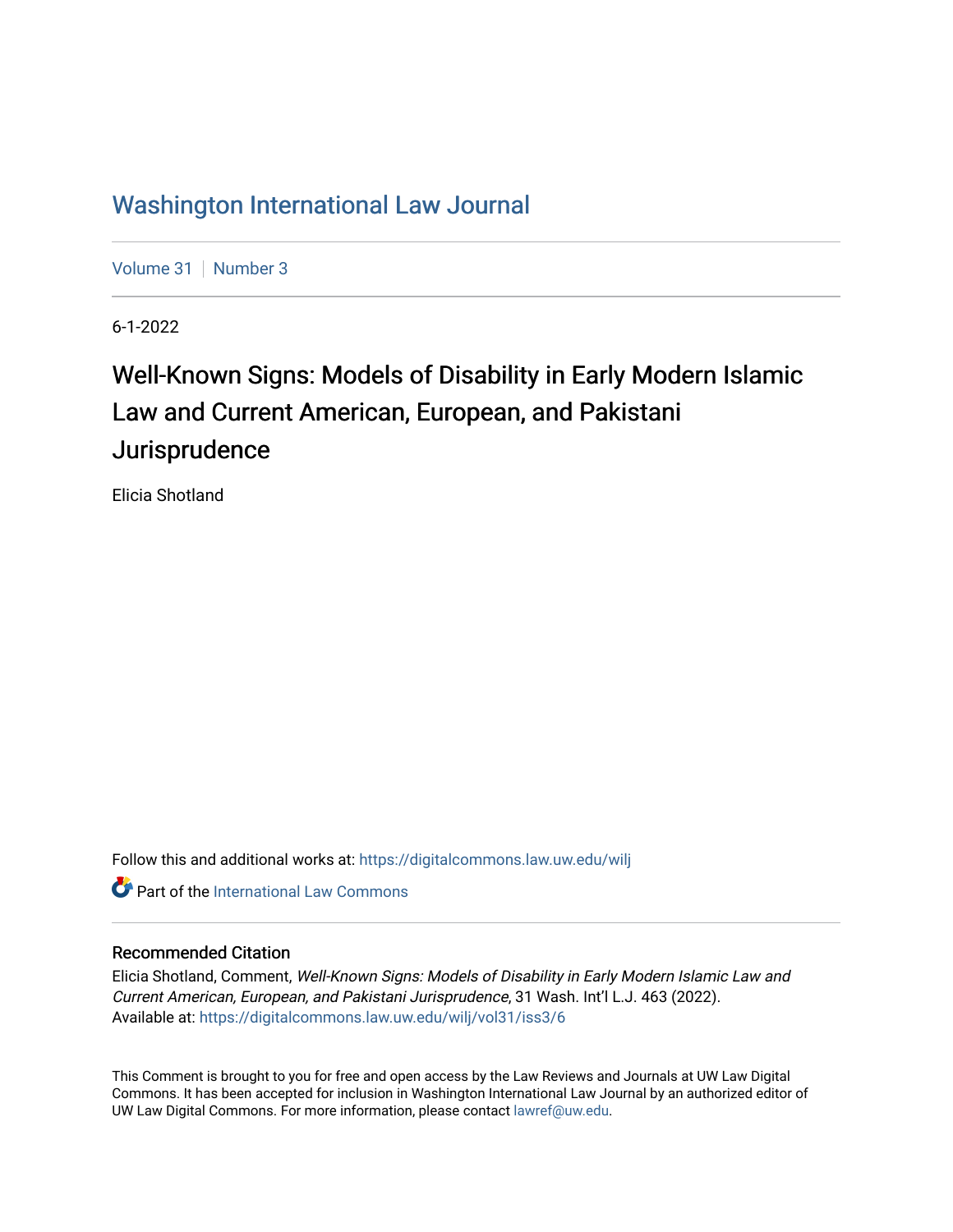## **WELL-KNOWN SIGNS: MODELS OF DISABILITY IN EARLY MODERN ISLAMIC LAW AND CURRENT AMERICAN, EUROPEAN, AND PAKISTANI JURISPRUDENCE**

#### Elicia Shotland

*Abstract*: Current American, European, and Pakistani legal structures are often insufficient to ensure rights of disabled people, particularly rights of equal access to courts and to act as a witness in court. As the disability rights movement gains ground, judges and legislation drafters are struggling to shift modes of jurisprudence from a medical model that conceptualized disability as a permanent physical affliction to the social model, which locates disability in an individual's relation to their built and social environments. A review of historical records concerning deaf and hard of hearing participants in legal processes from the Ottoman Empire shows that the social model of disability was alive and well in Classical Islamic jurisprudence, long before it appeared in American and European contexts. Given the limitations of both twentieth century and early modern legal systems, this article argues for a syncretic approach to disability rights development using the tools provided by the Convention on the Rights of Persons with Disabilities (CRPD).

| $\mathbf{I}$ . |             | THE MAP THE TERRITORY? WHEN A DEFINITION                         |
|----------------|-------------|------------------------------------------------------------------|
|                |             |                                                                  |
|                | А.          | Converging Models and the Drive to Define Disability 468         |
| II.            |             | DEVELOPING DISABILITY LAW IN THE WESTERN WORLD                   |
|                |             |                                                                  |
|                | А.          | Othering Created an Artificially Narrow Conception of  469       |
|                |             |                                                                  |
|                | <b>B.</b>   | Best Intentions: Expanding Access in the American Context        |
|                |             |                                                                  |
|                | $C_{\cdot}$ | Duration Makes Disability? Access in the European Union          |
|                |             |                                                                  |
|                | D.          | The Social Model Has Largely Displaced the Medical Model in      |
|                |             |                                                                  |
| III.           |             | OLD IS NEW AGAIN: DEVELOPING DISABILITY LAW IN THE               |
|                |             | OTTOMAN EMPIRE AND MODERN PAKISTAN  476                          |
|                | А.          | Disability is Defined Against Its Particular Social Backdrop and |
|                |             | Integrated into Law through the Islamic Scholarly Tradition 477  |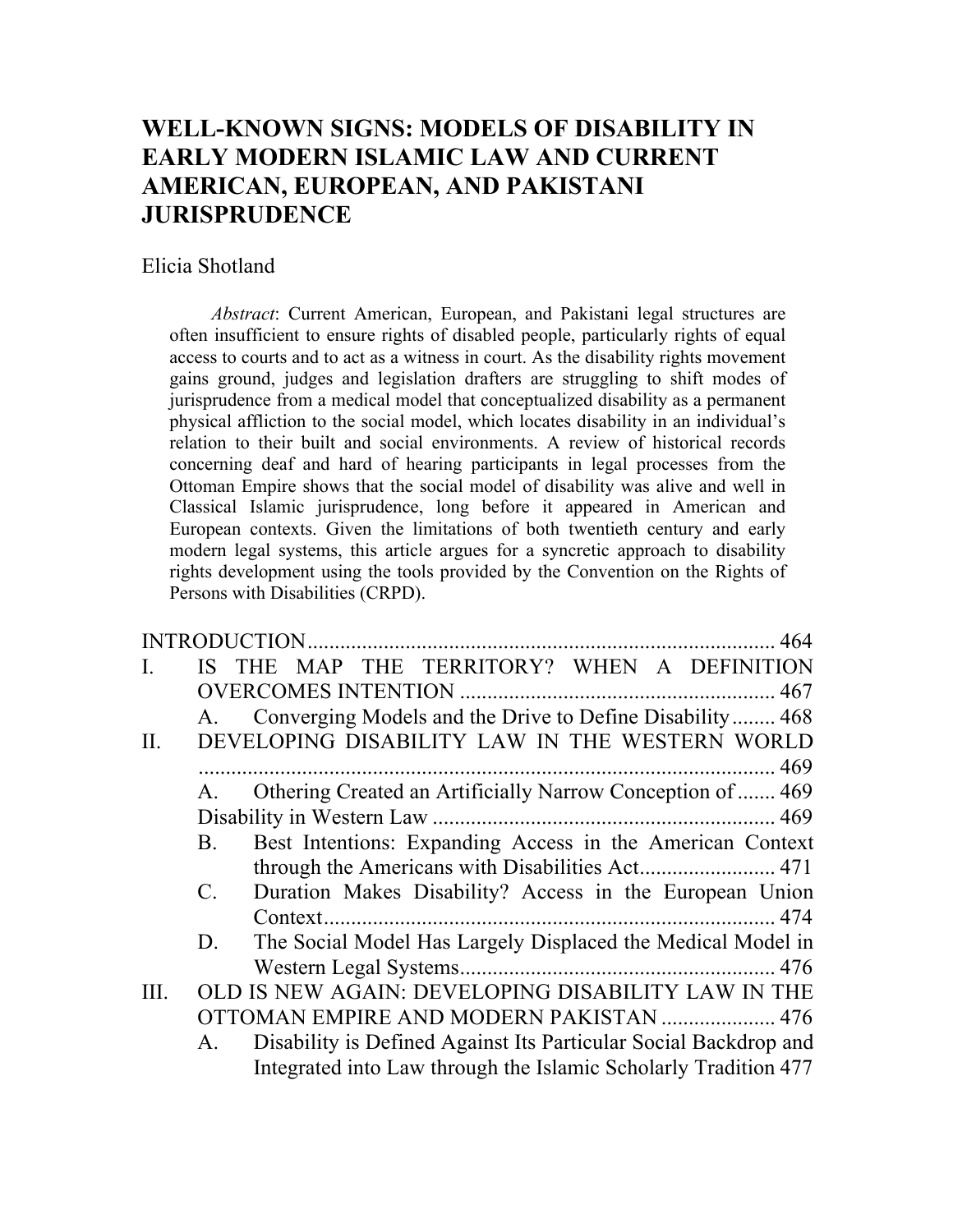| C. Law Modern: Law Enforcement Gatekeepers in Pakistan and |
|------------------------------------------------------------|
|                                                            |
| IV. CONVERGING SYSTEMS: AS MODERN STATES ADAPT THE         |
| SOCIAL MODEL OF DISABILITY RIGHTS WESTERN                  |
| SOCIETIES ARE CREATING A FRAMEWORK MORE IN LINE            |
| WITH THE MODELS BASED ON CLASSICAL ISLAMIC                 |
|                                                            |
|                                                            |

#### INTRODUCTION

In 1541, Jar Allah b. Fahd made a dangerous enemy: the bald men of Mecca. Ibn Fahd (1486–1547) had written a book entitled *Al-Nukat al-Ziraf fi man Ibtuliyya bi al-`Ahat min al-Ashraf* (roughly, Witty Anecdotes on Luminaries Afflicted with Disabilities) containing amusing tales to entertain the reader, including the trials and tribulations of a number of famous bald men. Groups of incensed bald men destroyed copies of the book; someone requested, and received, a scholarly opinion on the legality of publishing it in the first place (verdict: illegal); a mud-slinging campaign impugned Ibn Fahd's entire family and their ancestors.<sup>1</sup> Ibn Fahd had classed baldness alongside disabilities like blindness and deafness—and in the early modern Islamic world, he wasn't wrong.

Disability in the Islamic law of the early modern period straddled an uncomfortable line between an expression of God's ineffable perfection which ought to be included and accepted in religious and social life—and a theological worry concerning a possible punishment for the collective faults of humanity. Islamic scholars developed an approach to disability inflected by the ethics of excluding people with disabilities from social life, which was integrated into judge-made law. These practical jurisprudential rulings and court practices came 500 years before the approach to disability in modern states that the World Health Organization (WHO) now endorses as

Mohammad Ghaly, Writings on Disability in Islam: the 16th-Century Polemic on Ibn Fahd's "al-*Nukat al-Ziraf*,*"* 13/14 ARAB STUD. J. 9, 11–12 (2006).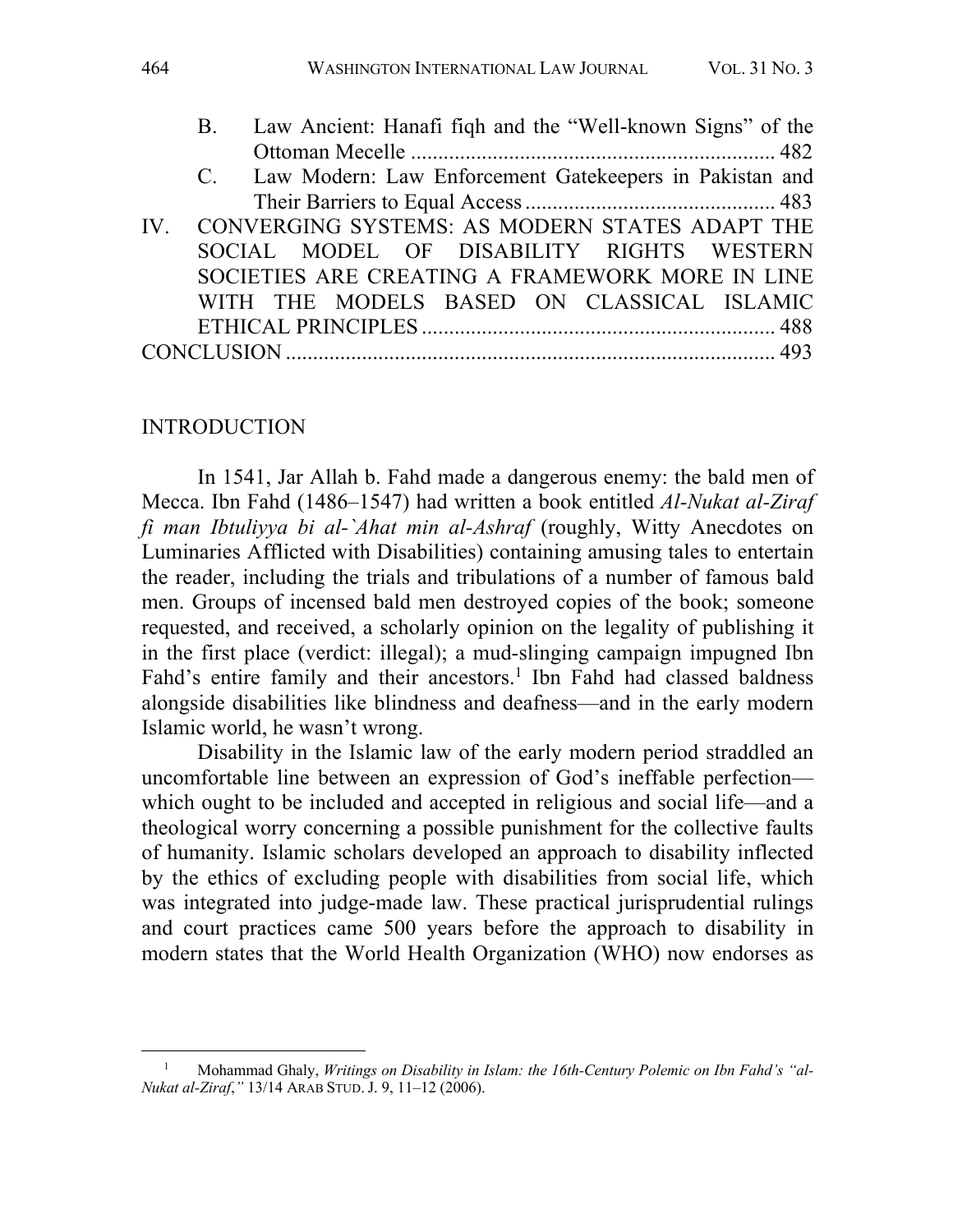best practices—an approach based on what WHO calls the biopsychosocial model of disability rights, or more typically referred to as the social model.<sup>2</sup>

As Western human rights law catches up to the attitudes expressed in early modern Islamic law, a variety of modern day systems are present: 1) the traditional medical model approach, as expressed in the common law, 2) the social model, as developed by disability rights activists and adopted into WHO best practices, 3) the traditional Islamic system, which was significantly integrated into the Ottoman system of law and court practice, and 4) the post-colonial majority Muslim state system, which demonstrates hybrid approaches, including elements of the pre-colonial, Islamically inflected legal order and the common law-inflected colonial order.

Under pressure from activists, American and European law is abandoning the medical model of disability and moving to a social model of disability. The social model better carves space for people with differing ability levels to inhabit in their societies. In doing so, Western states are taking an approach to disability similar to the classical Islamic law approach implemented in the Ottoman Empire 500 years ago. However, Pakistan, a modern nation trying to incorporate both Western and classical Islamic ethical principles, demonstrates that fulfilling the promise of these models of disability requires deliberate attention. If development and implementation of the social model are to succeed, both domestic and international legal codes should critically address the ways in which early modern Islamic thinking on disability may benefit the current international conception of disability rights and discard traditions that impede accommodation.

Section I outlines the Ottoman and Western definitions of disability, and how different definitions determined the kinds of accommodations that were available. Section II of this article explores the social and medical models of disability as they underlie the cases examined in Section III. The American and European systems remain hindered by their past use of the medical model, which has yet to be fully removed from the notion of disability. Classical Islamic jurisprudence as implemented in the Ottoman Empire indicates a social model of disability. In contrast, disability law in modern Pakistan is attempting to carry forward its own social model. While

<sup>2</sup> *Towards a Common Language for Functioning, Disability and Health: The International Classification of Functioning, Disability and Health*, WORLD HEALTH ORGANIZATION [WHO], WHO/EIP/GPE/CAS/01.3 (2002). This document makes a somewhat odd claim that the social model locates disability solely in lack of social support, which is not true either in common usage or scholarship, but then this was WHO's first attempt at adopting a new model. For more on how WHO came to adopt this model, see Derick T. Wade & Peter W. Halligan, *The biopsychosocial model of illness: a model whose time has come*, 31 CLINICAL REHAB. 995 (2017).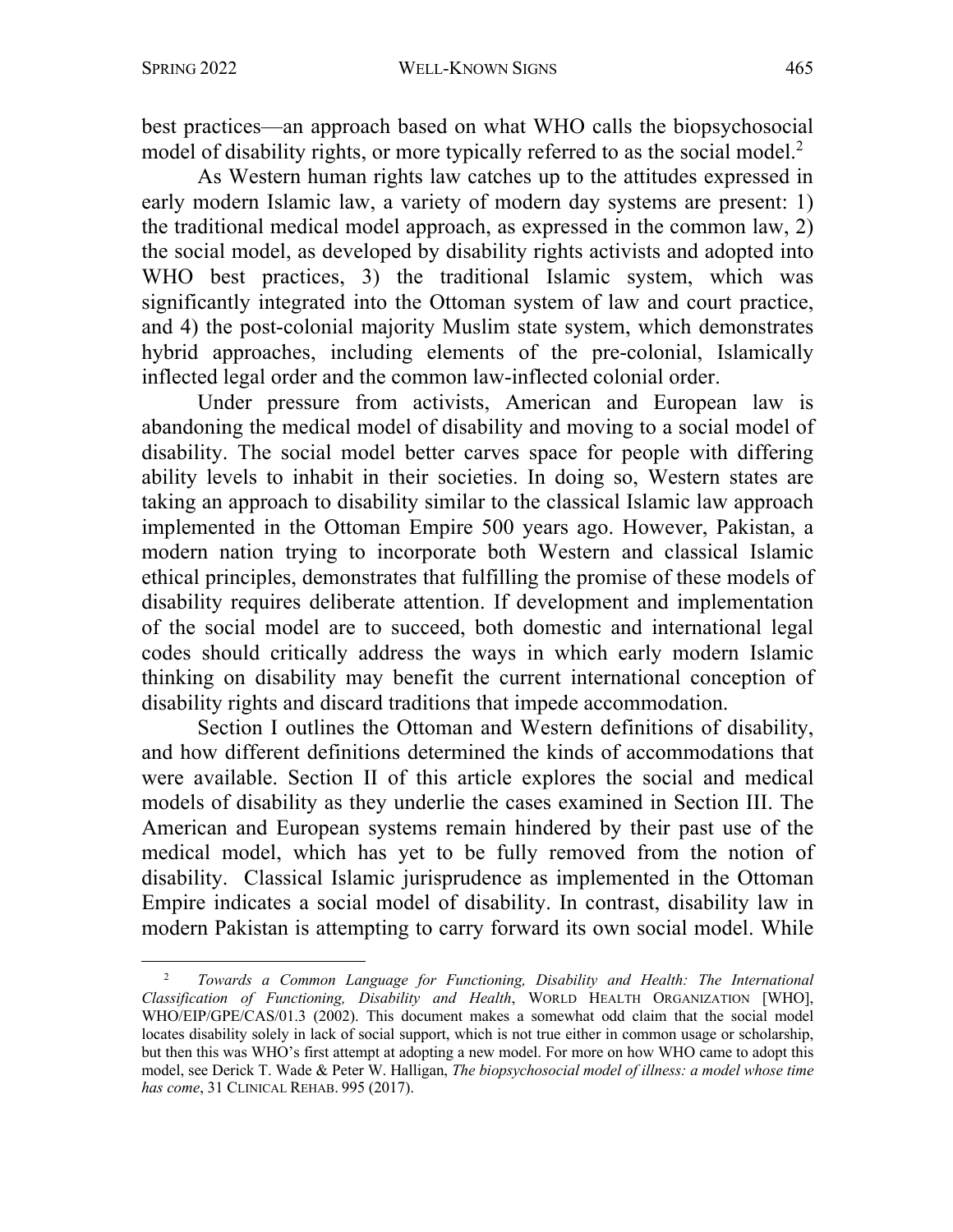Pakistan shares a common ancestor with the Ottoman Empire, it has failed to fully articulate or integrate its model into the legal system due to the British invasion of the subcontinent. Section IV argues that, because all three systems could benefit their deaf and hard of hearing participants in different ways, synchronizing all three approaches is necessary to advance disability rights worldwide.3

United States federal law was one of the first modern legal systems to mandate accommodations for disability in public life. However, United States law tends to ignore invisible disability, creating adverse consequences for deaf and hard of hearing United States citizens. General ignorance of the many forms of disabilities has limited the promise and efficacy of the Americans with Disabilities Act (ADA) in providing equal access to legal systems.<sup>4</sup> Section II(B) examines the systematic denial of the rights of the deaf and hard of hearing in the United States in the court system.

In the European Union, disability rights are not enumerated but instead fall under the non-discrimination clause of the European Convention on Human Rights. To clarify the European Convention on Human Rights, the European Union created a framework directive guaranteeing equal accommodation for disabilities without defining the term "disability." The European Court of Justice (ECJ) has had to define the nature of disability and the requirements for an effective accommodation. While this has allowed the European Union to modify the definition of disability as social and scientific understanding progresses, it has created inconsistent definitions which create uncertainty for disabled parties seeking to enforce their rights of access. Section II(C) discusses certain flagship ECJ decisions

<sup>&</sup>lt;sup>3</sup> Clarification of terms used in this article: "deaf or hard of hearing" refers to people who have some form of hearing loss. 2–3 children out of 1,000 in the United States are born with a detectable form of hearing loss in one or both ears, defined as hearing loss "averaging 30–40 dB or more in the frequency region important for speech recognition (approximately 500 through 4000 Hz)," typically referred to as congenital hearing loss. Betty Vohr, *Overview: infants and children with hearing loss—part I*, 9 MENTAL RETARDATION DEV. DISABILITIES RSCH. REVS. 62 (2003). Hearing loss may occur later in life through noise exposure, infection of the ear, injury, neurological problems, ototoxicity, or simply age. *See Statistics and Epidemiology*, NAT'L INST. ON DEAFNESS & OTHER COMMC'N DISORDERS, https://www.nidcd.nih.gov/health/statistics/quick-statistics-hearing (last updated Mar. 25, 2021)

See the Findings and Purpose section of the Americans with Disabilities Act (ADA), explaining Congress' findings that "discrimination against individuals with disabilities continue[s] to be a serious and pervasive social problem." Americans with Disabilities Act of 1990 (ADA), 42 U.S.C. 126, § 12101(a). However, less than twenty years sufficed to show that the ADA had not removed the problem. The ADA Amendments Act of 2008 found that, despite the passage of the ADA in 1990, subsequent legal holdings "have narrowed the broad scope of protection intended to be afforded by the ADA, thus eliminating protection for many individuals whom Congress intended to protect." ADA Amendments Act of 2008, Pub. L. 110-325, § 2, Sept. 25, 2008.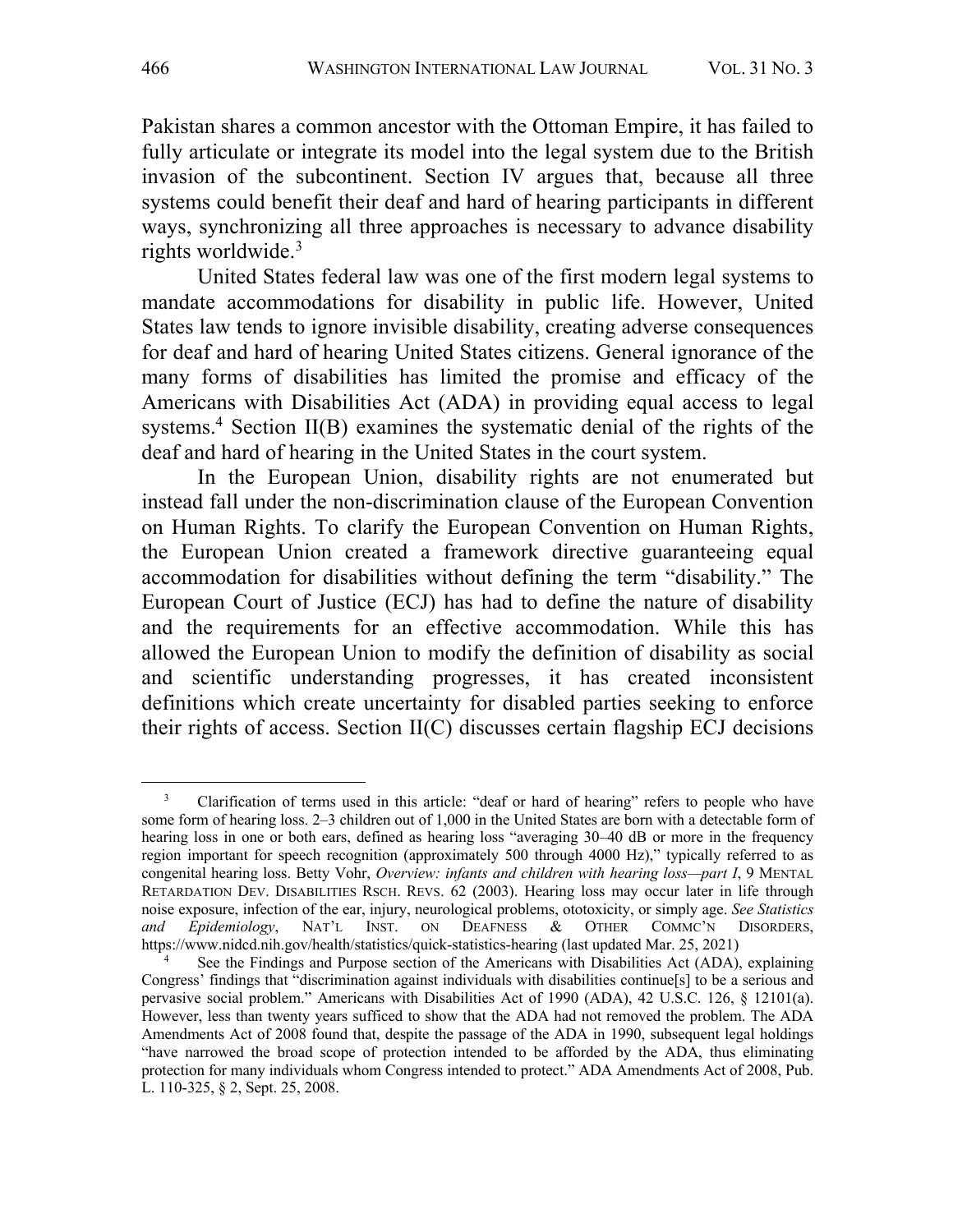on disability and the ways in which these decisions support or diminish access to justice for the deaf and hard of hearing.

The Hanafi-inflected jurisprudence of the Ottoman Empire applied a conceptual right of access to its courts that strongly resembled the modern social disability model. Ottoman rulers and scholars, as expressed in the legal code known as the Mecelle, recognized Deaf citizens as competent persons capable of participating in civil life, in court, and in contract, supporting sign language use as a valid form of communication.<sup>5</sup> Section IV(B) summarizes some of the history and jurisprudence surrounding deaf and hard of hearing people using the Hanafi school of Classical Islamic Law in the Ottoman Empire. Section IV(C) examines two human rights judgements handed down by the Supreme Court of Pakistan, which show some of the difficulties modern Hanafi law-inflected courts in Pakistan face.

#### I. IS THE MAP THE TERRITORY? WHEN A DEFINITION OVERCOMES INTENTION

One of the fundamental questions of disability rights is what constitutes a disability.<sup>6</sup> The Ottoman approach to disability law shares a large number of similarities with a concept developed by disability rights activists in the last fifty years known as the social model of disability. The social model locates disability in the ways the social and built environments are not responsive to the needs of the people inhabiting it.<sup>7</sup> The Ottomans saw disability so broadly that swathes of a community could have a disability; the result was that appropriate accommodations had to be built (including for the madness of poets!) lest so many people be excluded that society cease functioning.<sup>8</sup>

<sup>&</sup>lt;sup>5</sup> A subsection of deaf and hard of hearing people will be Deaf: members of a linguistic community with shared history and culture. *Community and Culture—Frequently Asked Questions*, NAT'L ASS'N OF THE DEAF, https://www.nad.org/resources/american-sign-language/community-and-culture-frequentlyasked-questions/ (last visited May 22, 2022); *see also* Lilit Marcus, *Twista ASL Interpreter's Viral Moment Misses the Point, Opinion*, CNN (Aug. 23, 2019, 6:20 AM), https://www.cnn.com/2019/08/23/ opinions/asl-interpreter-twista-video-deaf-culture-marcus/index.html. Because the deaf/Deaf distinction was born in the United States, the language in question is American Sign Language (ASL), but I have applied it in this article to any community which shares culture and history through its respective sign language. Any errors are my own.

<sup>6</sup> George L. Engel, *The Need for a New Medical Model: A Challenge for Biomedicin*e, 196 SCI. 129 (1977).

<sup>7</sup> Simon Ungar, *Disability and the Built Environment*, GLASGOW CALEDONIAN UNIV. (transcript of lecture given at the Center for Psychotherapeutic Studies at the University of Sheffield, 2011), http://homepages.phonecoop.coop/vamos/work/lecturenotes/sun/LectureNotes/city/.

<sup>8</sup> SARA SCALENGHE, DISABILITY IN THE OTTOMAN ARAB WORLD, 1500–1800, at 3, 165 (2014).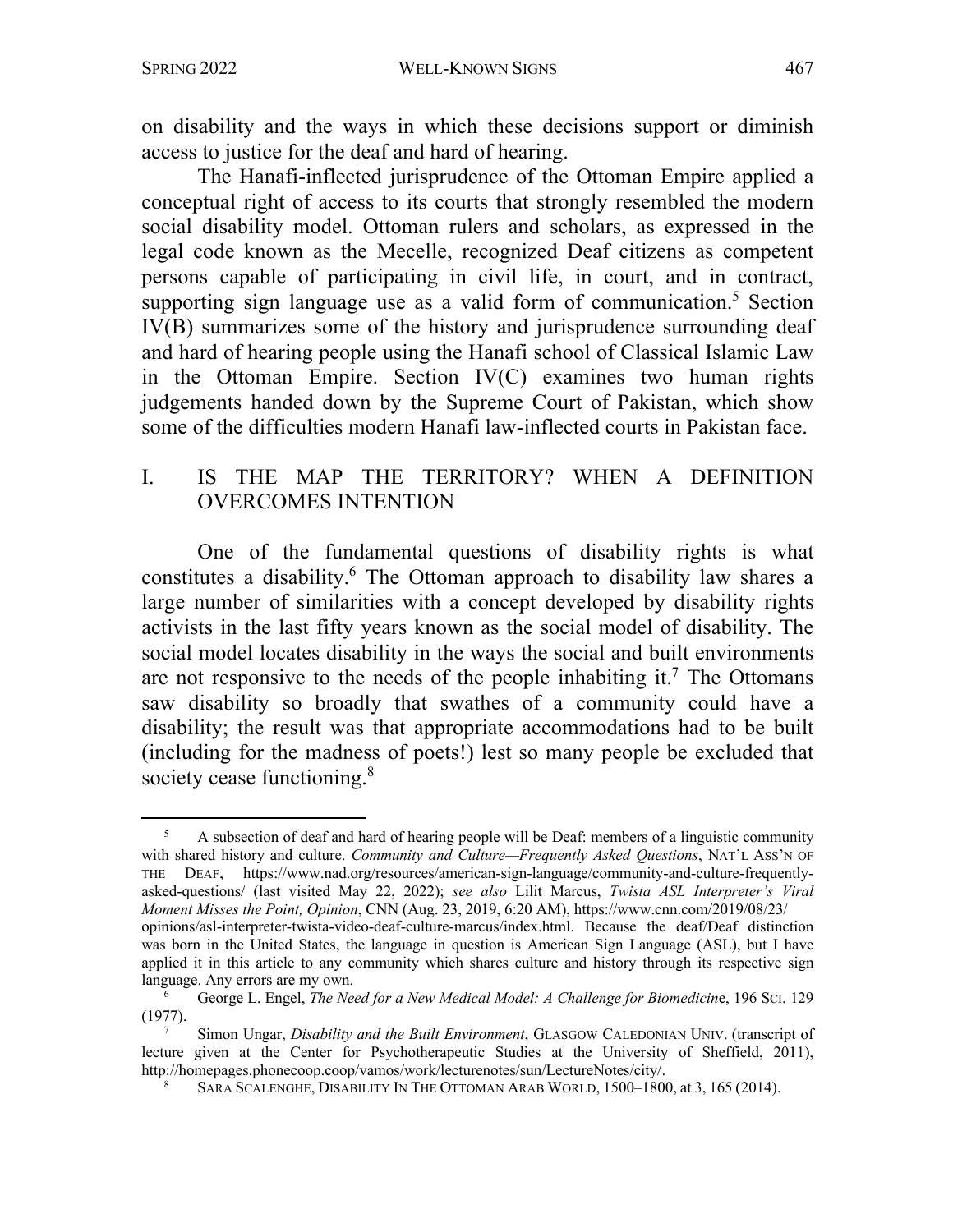The United States and Europe, however, started out with the medical model of disability and tried to adapt disabled individuals to an environment that was not responsive to their needs, rather than adapting the environment to them. When that did not succeed, the result was to exclude disabled individuals entirely.<sup>9</sup> The medical model created an "other" of disability versus ability, resulting in a very narrow definition of disability that necessitated no systematic changes to accommodate it.10 As American and European systems have adopted the social model and modern legal systems both draw on their Islamic legal histories and incorporate rights-based law into their codes, all three systems have begun to converge and mirror each other in ways that have solidified the development of the social model of disability.

#### *A. Converging Models and the Drive to Define Disability*

United States and European systems initially used the medical model of disability.<sup>11</sup> Under this model, disabilities are an impairment located exclusively in an individual's inability to do certain things, such as seeing at a particular distance or expressing certain emotions under certain conditions. <sup>12</sup> This inability was a problem to be overcome by the individual adapting themselves to "normal" environments, or "fixed" by doctors.<sup>13</sup> If neither of these options were possible, the individual was to be restricted to specially designed environments that catered to them, which too often was institutions. This model led to individuals' sequestration and alienation from wider society, and many people were institutionalized.<sup>14</sup> The social model is now instituted because of sustained advocacy from the disability rights movement. This movement, on the contrary, posits that disabilities are a

 $\frac{12}{13}$  *Id.* 

<sup>9</sup> Douglas C. Baynton, *Disability and the Justification of Inequality in American History*, *in* THE NEW DISABILITY HISTORY: AMERICAN PERSPECTIVES 33, 50 (Paul K. Longmore & Lauri Umansky, eds.,  $2001$ ).

<sup>10</sup> Ungar, *supra* note 7, at *Individual Models*.

 $\frac{11}{12}$  Engel, *supra* note 6.

<sup>13</sup> Wade & Halligan, *supra* note 2.

<sup>14</sup> Congress acknowledged this when drafting the ADA: see Americans with Disabilities Act, 42 U.S.C.A. § 12101 (Findings and Purpose). In the opinion for *Olmstead v. L. C.*, 527 U.S. 581 (1999), Justice Ginsberg drew on the historical findings of Congress and the modern findings of medical professions in deciding that institutionalization of people with mental disabilities, when effective care is available in the broader community, is "unjustifiable…isolation…[that] perpetuates unwarranted assumptions that persons so isolated are incapable or unworthy of participating in community life" that occurred too often even after the passage of the ADA. *Olmstead*, 527 U.S. at 15.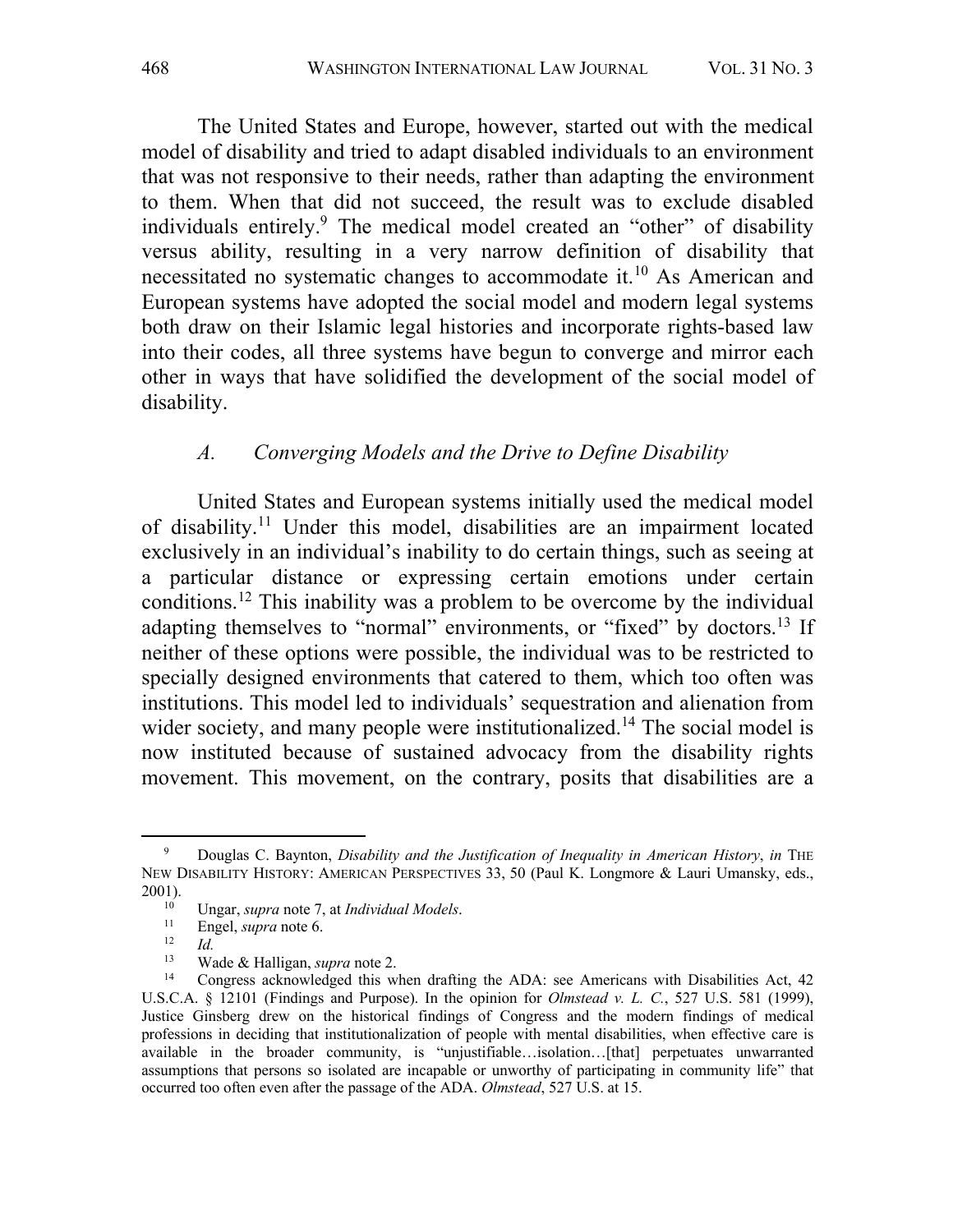failure of wider society to accommodate the needs of its members.<sup>15</sup> It focuses on altering built and social environments to support access, such as removing large obstacles above the reach of a cane and protecting people's rights against discrimination at work.<sup>16</sup>

While disability rights in European, Islamic, and U.S. contexts may fall short of perfect implementation, these three disparate systems are beginning to overlap. Jurists and code law in the Ottoman Empire desired to include a wide swathe of people in civil life.<sup>17</sup> Access to courts was especially important, and rulers were sometimes willing to make substantial accommodations in doing so.<sup>18</sup> Those different approaches also give each system its particular weaknesses. Critical comparisons of historical and present thinking on disability can facilitate internationally consistent disability rights and achieve accessible societies for all.

The initial disparate treatment of disability in Islamic and Western legal codes is a result of very different models of what disability is and how it should be treated. Five hundred years ago, the Ottoman Empire, in its implementation of classical Islamic ethical principles into law, used a model that functioned akin to the social model of disability seen in the modern West. Historically, however, the Western social model of disability is new and is still reckoning with the damages done by the prior medical model of disability.

#### II. DEVELOPING DISABILITY LAW IN THE WESTERN WORLD

#### *A. Othering Created an Artificially Narrow Conception of Disability in Western Law*

The medical model of disability as used in Western nations historically labelled people with disabilities squarely as the "Other" until sustained effort from twentieth century disabled activists pushed legislatures into recognizing disabilities as a part of social life.19 This othering created the medical model of disability, which effectively cut people with

<sup>15</sup> *See* Victor Finkelstein, *To Deny or Not to Deny Disability*, *in* HANDICAP IN A SOCIAL WORLD: A READER (Ann Brechin, Penny Liddiard, & John Swain, eds., 1981).

<sup>16</sup> Ungar, *supra* note 7, at *Barriers*.

<sup>&</sup>lt;sup>17</sup> SCALENGHE, *supra* note 8, at 35.

THE MEJELLE: BEING AN ENGLISH TRANSLATION OF MAJALLAHEL-AHKAM-I-ADLIYA AND A COMPLETE CODE ON ISLAMIC CIVIL LAW, art. 1586 (Charles Tyser, D.G. Demtriades & Ismail Haqqi Efendi, trans.) (1967), discussed *infra* note 69.

<sup>19</sup> *See infra* note 28.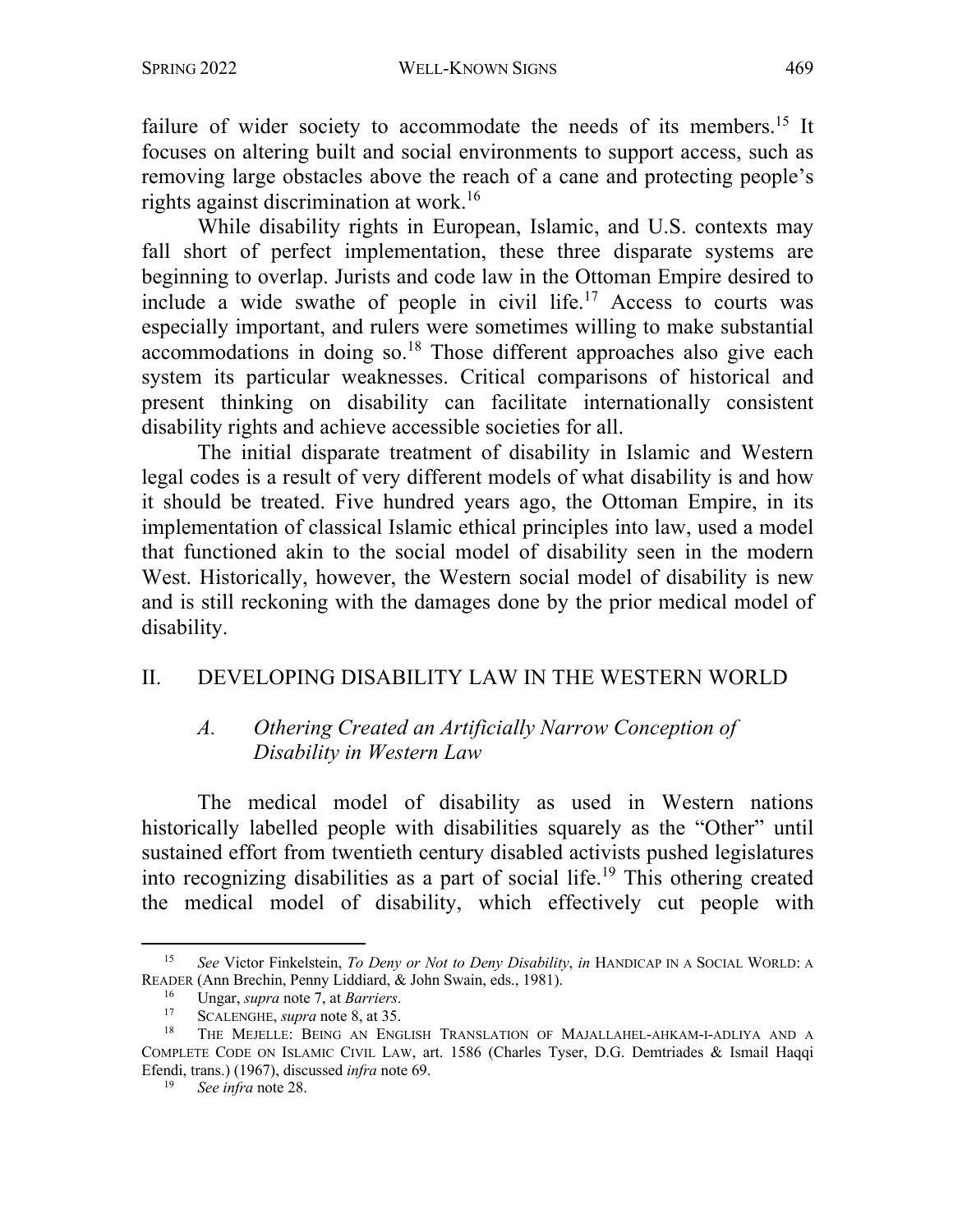disabilities out of social life. In the early twenty-first century, the social model replaced the medical model, greatly expanding the rights of disabled people and emphasizing the need for societies in which all people could participate regardless of ability.

Separation and exclusion were core factors of the medical model of disability, which posited that disabilities were the result of an individual's impairments. Therefore, those with a disability required medical treatment and seclusion when they failed to work around their physical or mental limitations to sufficiently "participate" in society.<sup>20</sup> As a result, those with disabilities in the Western world have often faced institutionalization and exclusion from the rest of society.<sup>21</sup> In the case of children with congenital deafness, this was especially damaging because the preferred practice was to raise deaf children to lip-read and speak, without exposing them to sign language until later in childhood. Psychologists now recognize that doing so causes language acquisition and developmental delays, including executive function impairment, trouble becoming literate and numerate, and issues with verbal memory organization.<sup>22</sup> Because so few deaf children are born to Deaf parents, these delays further isolated children from their communities.

Under the medical model, a disability was an essential element of a person. A disability that was temporary or could be cured by medical intervention was not a true disability, or at least not enough of one to require accommodation. The Supreme Court said in *City of Cleburne v. Cleburne Living Center, Inc.* that the disabled are "different, immutably" from an "us" that included the Court.<sup>23</sup> Despite the ADA's attempts to include people with disabilities, protections for disabilities in the Act "shall not apply to impairments that are transitory and minor. A transitory impairment is an impairment with an actual or expected duration of 6 months or less."<sup>24</sup> The ECJ agreed in *Sonia Chacón Navas v. Eurest Colectividades SA*, ruling (somewhat circularly) that disability required "physical, mental or psychological impairments … [that] hinder the participation of the person concerned in professional life … over a long period of time."25 As Jasmine Harris points out, this medical conception ignores the reality that "disability is pervasive in society and it is one of the only identity groups everyone will

<sup>&</sup>lt;sup>20</sup> David L. Hosking, *A High Bar for EU Disability Rights*, 36 INDUS. L.J. 228, 229 (June 2007).<br><sup>21</sup> Americans with Disabilities Act 42 U.S.C. A. 8 12101 (West 2009).

Americans with Disabilities Act, 42 U.S.C.A. § 12101 (West 2009).

<sup>22</sup> *See generally* Tom Humphries, et al., *Ensuring language acquisition for deaf children: What linguists can do*, 90 LANGUAGE e31 (2014).

<sup>&</sup>lt;sup>23</sup> City of Cleburne v. Cleburne Living Ctr., 473 U.S. 432, 442 (1985).<br>
<sup>24</sup>  $\frac{42 \text{ H.S C A}}{42 \text{ H.S C A}}$  \$12102(3)(B)

<sup>&</sup>lt;sup>24</sup> 42 U.S.C.A. § 12102(3)(B).<br><sup>25</sup> Case C 13/05 Sonia Chapér

<sup>25</sup> Case C-13/05, Sonia Chacón Navas v. Eurest Colectividades SA, 2006 E.C.R. I-6488.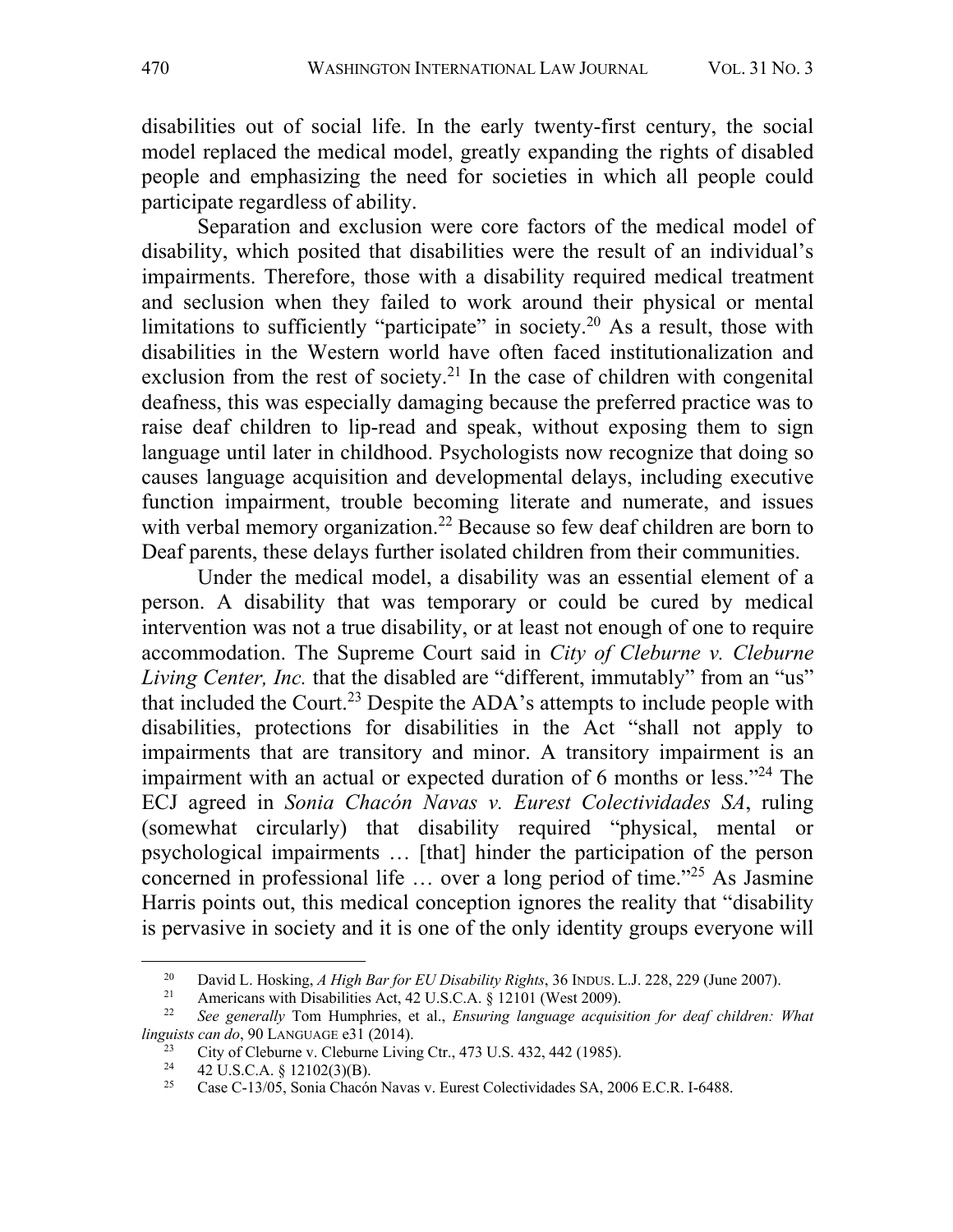become a part of as they age" and lose hearing, mobility, and mental acuity.26 Even an ordinary injury in an otherwise able-bodied person can require accommodations otherwise reserved for a disability, as anyone who has ever been unable to manage stairs with a broken leg or a door with an injured shoulder can attest.

The medical conception, so common in Western law until recently, is largely unable to deal with the realities of disability and unable to grant affected individuals full participation in their communities. Awareness of this ineffectiveness, through long-term activism, led to the rise of the social model. However, deaf and hard of hearing Americans still face barriers with their origins in the medical model, which legislation has only partially ameliorated.

#### *B. Best Intentions: Expanding Access in the American Context through the Americans with Disabilities Act*

Deaf Americans face significant structural barriers to legal access largely due to the general public's ignorance of the need for accommodations.27 This ignorance can be traced back to the medical model of disability, which primes Americans to think of disability as something visible and Other." In the United States, the ADA, a landmark piece of legislation, became a model for disability legislation worldwide. It granted rights of public access to people with disabilities, including deaf and hard of hearing ones.<sup>28</sup> However, deafness in the American context is not highly visible, and this limits the ADA's efficacy for deaf and hard of hearing Americans.

<sup>&</sup>lt;sup>26</sup> Jasmine E. Harris, *The Frailty of Disability Rights*, 169 U. PA. L. REV. ONLINE 29, 45 (2020).<br><sup>27</sup> Knowledge of need for accommodations among the public is better now than it was but

Knowledge of need for accommodations among the public is better now than it was, but even well-meaning accommodations can be redundant or unhelpful. A conversation about helpful vs. wellintended accommodations took place on Reddit and Twitter in December 2021, when a worker posted to Reddit asking if he was in the wrong for stopping his coworker's attempts to teach their office cat (called Jorts) to open doors, resulting in Jorts not only failing to learn but being routinely being trapped in a closet (alongside his feline coworker Jean, who could open doors, but not the closet door). The man (and the office's Human Resources department) subsequently learned that the coworker had been applying margarine to Jorts to teach him to groom himself better; because the other office cat Jean groomed him often, as cats do as part of their own social rituals, she became ill and required veterinary help. Disability rights advocates on Twitter quickly adopted "are you helping, or are you buttering the cat?" to indicate well-meaning accommodations that fail to address the issue in a workable way. While light-hearted, the story of Jorts and Jean illustrates the general public's ignorance of when accommodations are needed and how they should be addressed. The entire saga can be read on Twitter. Jorts (and Jean), TWITTER, @JortsTheCat, https://www.twitter.com/JortsTheCat (last accessed Jan. 4, 2022)

<sup>28</sup> Stanley S. Herr, *The International Significance Of Disability Rights*, 93 AM. SOC'Y INT'L L. PROC. 332, 332–34 (1999).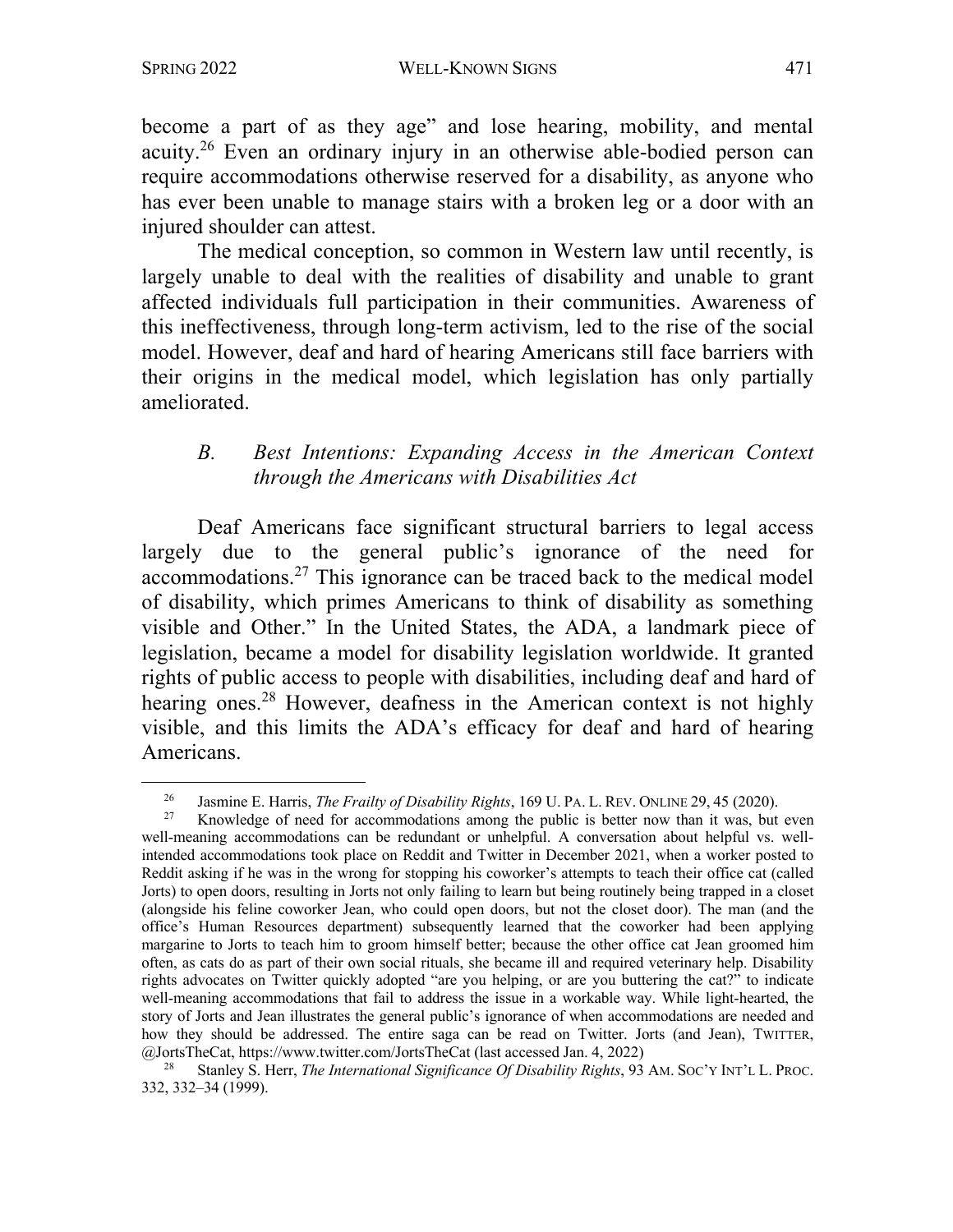#### *1. The Americans with Disabilities Act Fails to Fully Implement Equal Access Because of its Conformity to the Medical Model*

Under the ADA, no disabled person may "by reason of … disability, be excluded from participation in or be denied the benefits of the services, programs, or activities of a public entity . . . " Public entities are defined as "any State or local government [or] any department, agency, special purpose district, or other instrumentality of a State or States or local government."<sup>29</sup> The ADA includes Deaf individuals: "'disability means…a physical or mental impairment that substantially limits one or more major life activities... [such as] hearing ...  $.^{330}$  Because courts are instrumentalities of the government, Deaf people are required to be accommodated under the ADA in legal proceedings and be granted the same right to legal representation that hearing citizens already enjoyed.<sup>31</sup>

Despite these requirements, state and local governments are often ignorant of ADA requirements or unwilling to provide accommodations.<sup>32</sup> One such instance led to a 2018 lawsuit, *Coen v. Georgia Department of Corrections*, filed by the American Civil Liberties Union (ACLU) against the state of Georgia alleging that Georgia courts, prisons, and jails routinely denied Deaf defendants their rights under the ADA. The initial complaint named fourteen plaintiffs who had been denied language interpretation to such an extent that many had not learned the charges against them until after they had been arrested, tried, convicted, and paroled. The second amended complaint was not filed, and the case was eventually dismissed for unknown reasons.33 The Deaf plaintiff in *Zemedagegehu v. Arlington County Board* had pled guilty to misdemeanor theft without understanding the charges. The plaintiff's accuser only later informed police that he had been mistaken, that

<sup>&</sup>lt;sup>29</sup> 42 U.S.C.A. §§ 12131-12134.<br><sup>30</sup> *Id* 8 12102

 $\frac{30}{31}$  *Id.* § 12102.

<sup>31</sup> *Lawyers and Legal Services*, NAT'L ASS'N OF THE DEAF, https://www.nad.org/resources/justice/ lawyers-and-legal-services/ (last visited May 22, 2022).

See, e.g., City and County of San Francisco v. Sheehan, 575 U.S. 600 (2015) (finding city police routinely failed to accommodate the needs of people with mental illness in violation of their rights under the ADA); S.R. v. Kenton County Sheriff's Office, 302 F. Supp. 3d 821 (E.D. Ky. 2017) (finding that school police officer shackled two children with ADHD for being unruly); White v. Hesse, No. 5:19-CV-01145 (W. D. Okla. Dec. 10, 2019) (challenging state courts' cash bail for disabled defendants).

<sup>33</sup> Proposed Second Amended Complaint, Coen v. Georgia Department of Corrections, No. 5:16- CV-353-MTT, 2018 WL 4365503 (M.D. Ga. June 20, 2018).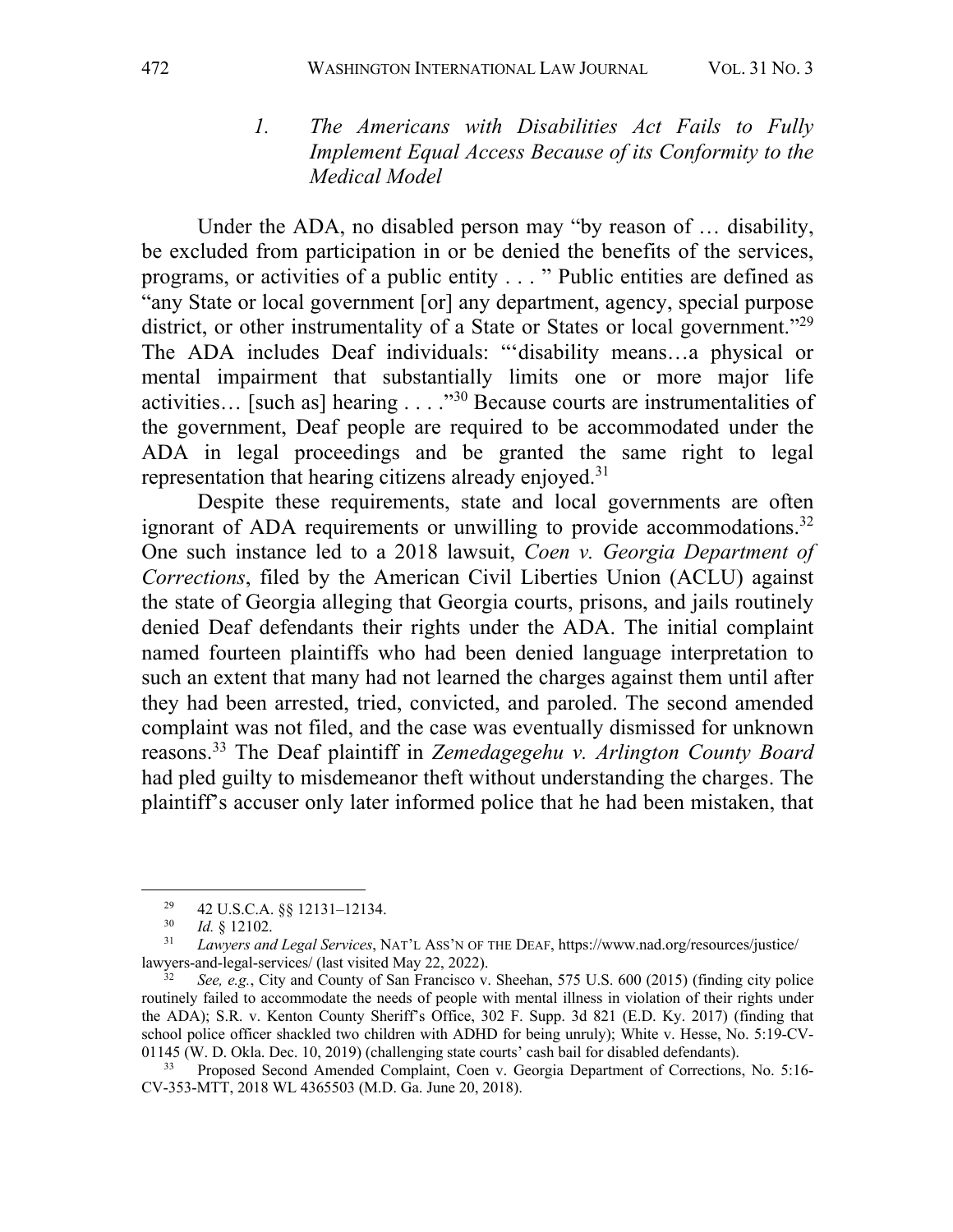his property had not been stolen and he had found it. The convicted man's lawyers have not yet succeeded in having that conviction overturned.<sup>34</sup>

Although the protections for Deaf Americans are theoretically strong as drafted in the statute, Congress' intellectual limitations when drafting the ADA result in the ADA's provisions being less effective in practice. For much of the nineteenth and twentieth centuries, the United States followed the medical model medical model of disability, as discussed further in Section III. People with disabilities were either secluded from larger society or pressured into hiding their disability and appearing "normal," a practice spearheaded by none other than Alexander Graham Bell. Graham Bell insisted at the 1880 Second International Congress on Education of the Deaf in Milan that deaf children should be taught to speak, rather than to sign. He also convinced the other delegates, who were all hearing, which lead to severe consequences.<sup>35</sup> Deaf Americans became, in a sense, invisible hearing loss rarely manifests visibly and when deaf children were taught to read lips and use spoken English, hearing Americans could not necessarily tell a person was deaf. As such, deafness became a seemingly invisible disability. The ADA's text unfortunately does not succeed in dispelling this illusion: the statement of purpose speaks of "physical or mental disabilities," but fails to address the need to speak another language.<sup>36</sup> Americans, even in state and federal governments, are primed to think of disability as something like a missing limb rather than a lack of a specific sensory input.

Although the United States has strong aspirations to full access for Deaf people, it often fails to make those aspirations a reality. The medical model effaces disabilities that are not readily apparent, creating a false expectation that the need for accommodation will be immediately visible. As a result, for many if there is no immediate visible need, and subsequently no reason to provide accommodation. Despite all the ADA has done to adopt

<sup>&</sup>lt;sup>34</sup> Abreham Zemedagegehu's experiences in an Arlington jail are described in the complaint from *Zemedagegehu v. Arlington County Board*. Complaint, Zemedagegehu v. Arlington Cnty. Bd., No. 1:15- CV-00057 (E.D. Va. Jan 15, 2015). *See generally* Rachel Weiner, *This Deaf Immigrant was Ignored in Jail. Now He Will Get \$250,000*, WASH. POST (Nov. 19, 2016), https://www.washingtonpost.com/local/public-safety/deaf-man-wins-250000-settlement-from-arlingtonjail/2016/11/18/f44f6fce-adc9-11e6-8b45-f8e493f06fcd\_story.html?utm\_term=.a5000356410b.<br><sup>35</sup> Alexander Graham Bell's wife and mother were both deaf. Perhaps he wasn't willing or able to

communicate with them well enough to ask them what they wanted out of their educations. Kelly Kasulis, *The Strange Reason Deaf Children Aren't Taught Sign Language*, MIC (Oct. 27, 2017) https://www.mic.com/articles/185597/deaf-children-language-deprivation-alexander-graham-bell; *see also* Donald F. Moores, *Partners in Progress: The 21st International Congress on Education of the Deaf and the Repudiation of the 1880 Congress of Milan*, 155 AM. ANNALS DEAF 309, 309 (2010).

<sup>42</sup> U.S.C.A. § 12101(a)(i).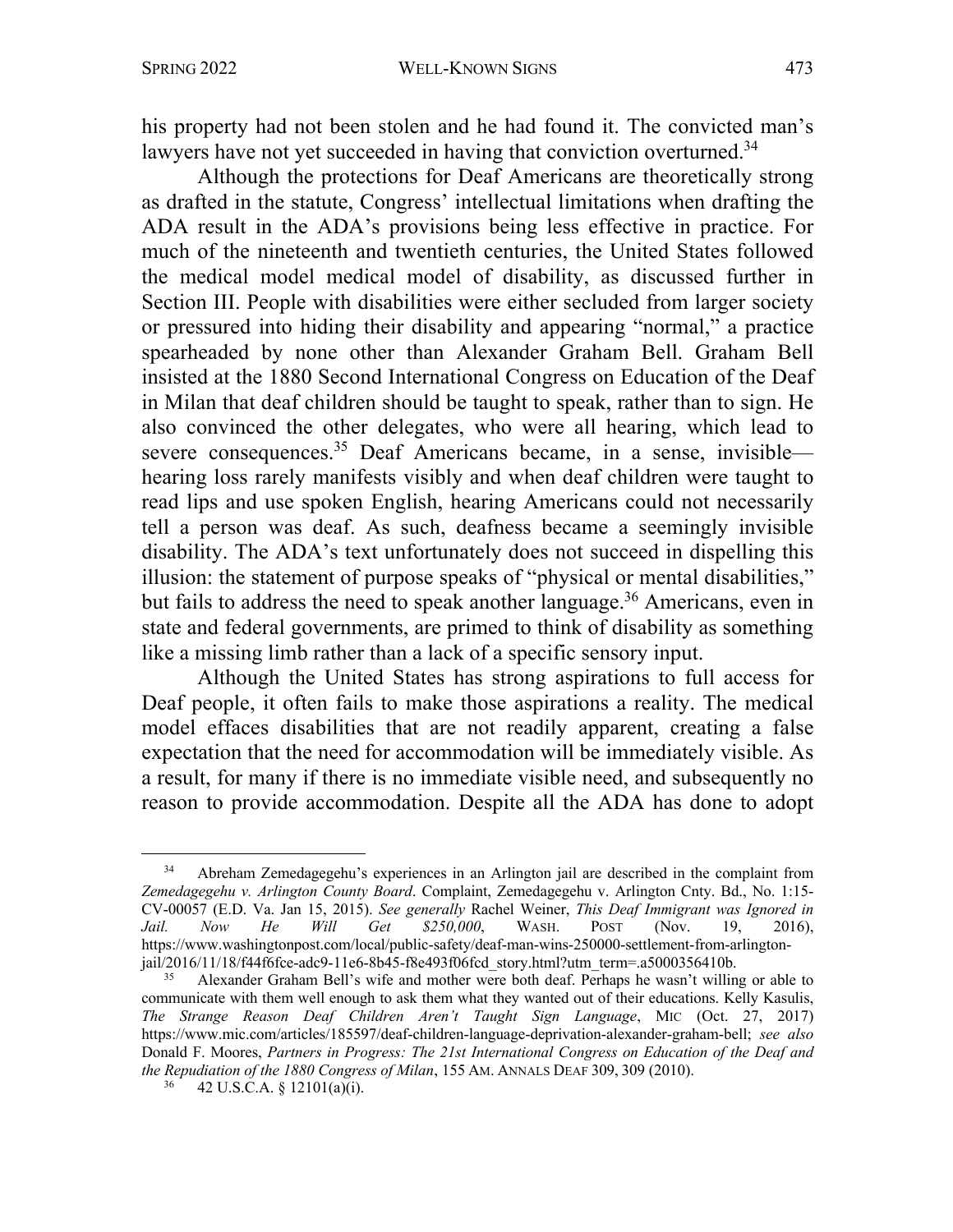the social model of disability, the medical model has not released its hold on the expectations of government actors.

#### *C. Duration Makes Disability? Access in the European Union Context*

The European Union has struggled with governing disability rights and has given ECJ rulings a somewhat ping-pong character. Under the court, similar-seeming cases may have highly divergent outcomes depending on the date a case was argued. The European Convention on Human Rights skirted disability discrimination, saying only that, "[t]he enjoyment of the rights and freedoms set forth in this Convention shall be secured without discrimination on any ground such as sex, race, colour, language, religion, political or other opinion, national or social origin, association with a national minority, property, birth or other status." $3<sup>7</sup>$  Because the European Convention on Human Rights explicitly declines to define these rights, in 2000 the European Union created the Framework Directive on Employment 2000/78 (Framework Directive) directing member states to create legislation addressing disability discrimination in employment and creating a cause of action for citizens of the European Union who have suffered employment discrimination on account of age, disability, gender, etc.<sup>38</sup> The Framework Directive states that "[i]n order to guarantee compliance with the principle of equal treatment in relation to persons with disabilities, reasonable accommodation shall be provided.<sup> $539$ </sup> "Disability" is not further defined. Although the Framework Directive focuses on employment discrimination, its interpretation has been critical for defining which disabilities entitle a European Union citizen to accommodation and which discrimination claims are entitled to remedy. 40

<sup>&</sup>lt;sup>37</sup> Convention for the Protection of Human Rights and Fundamental Freedoms, Nov. 4, 1950, art. 14, ETS No. 005 [hereinafter European Convention on Human Rights]. The European Court of Human Rights (ECHR) is the judicial treaty body that adjudicates claims brought under the European Convention on Human Rights, European Convention on Human Rights, Section II, Article 19.<br><sup>38</sup> 1 Smit & Herzog on the Law of the European Union 8,6.06 TEL

<sup>1</sup> Smit & Herzog on the Law of the European Union  $\S$  6.06 TEU (2020); Council Directive 2000/78, 2000 O.J. (L 303) 16 (EC).

 $\frac{39}{40}$  *Id.* art. 5.

<sup>40</sup> Eilionoir Flynn, *New Decision on Disability Discrimination from the CJEU*, EUR. L. BLOG (Apr. 12, 2013) https://europeanlawblog.eu/2013/04/12/new-decision-on-disability-discrimination-from-thecjeu/.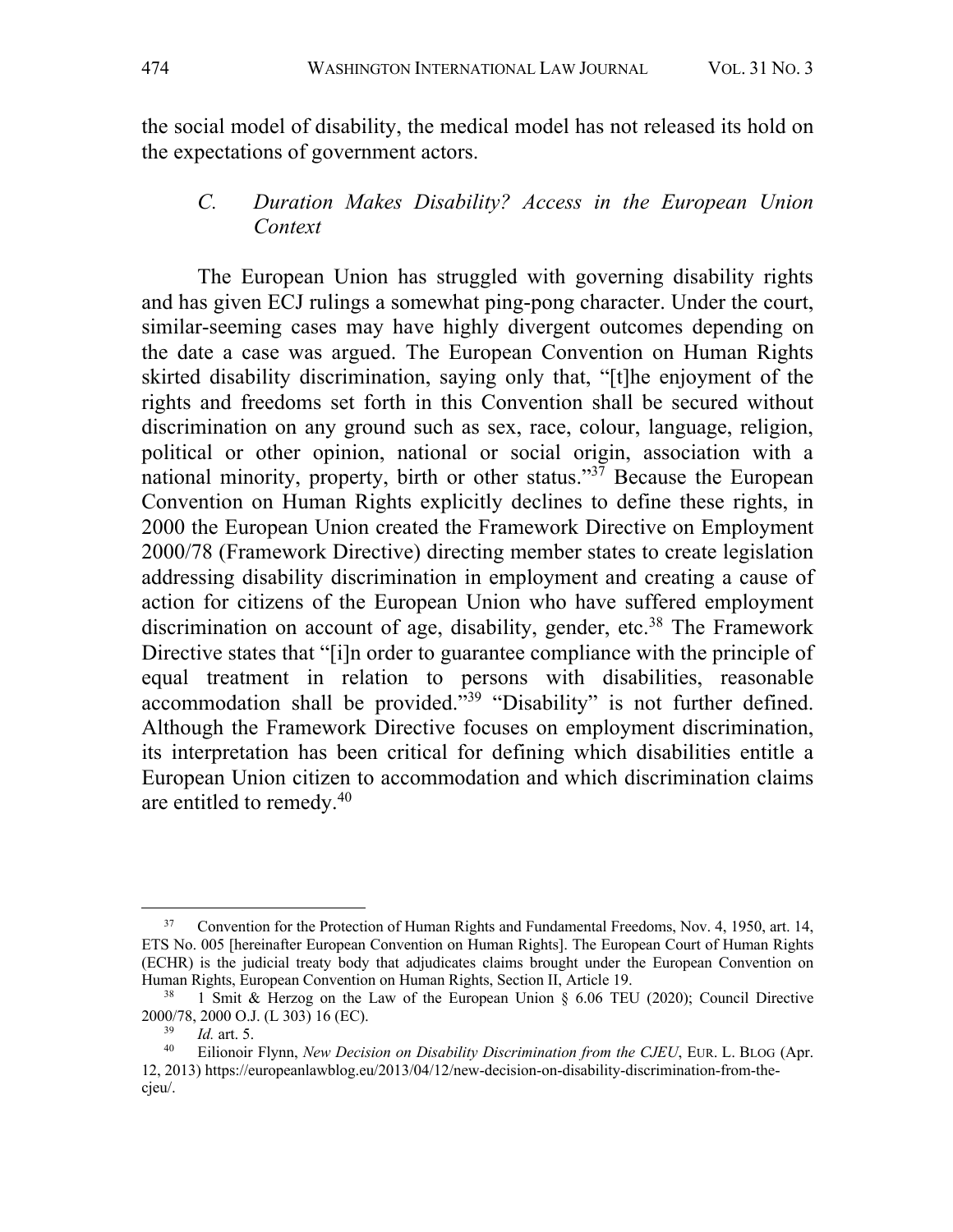#### *2. Interpreting the European Convention on Human Rights*

At different times in the last two decades, European Union courts have interpreted "disability" broadly, then narrowly, and then broadly again. Most of the relevant cases discussed in this article focus on discrimination in employment. In 2005, the ECJ held in *Mangold v. Helm* that limiting employment contracts for workers over fifty-eight was discriminatory. In defining age discrimination, the court decided that the Framework Directive could negate a member state's law when it lacked the incorporation of "the general principle of equal treatment."41 In the disability context, Mangold implied that equality for those with disabilities is a fundamental underpinning of European Union non-discrimination law.<sup>42</sup> In a turn of events, the ECJ rejected *Mangold* a few years later in *Chacón Navas v. Eurest Colectividades SA*. There, the court held that chronic illness and temporary disability were *not* protected under the Framework Directive, creating a much higher bar for plaintiffs whose employment was terminated because they needed certain accommodations, however temporary.<sup>43</sup> In 2013, the Court reversed itself again, deciding in both *Ring v. Dansk Almennyttigt Boligselskab* and *Skouboe Werge v. Pro Display A/S* that temporary disability, specifically injuries that caused chronic pain and inability to work, were disabilities and should be accommodated as such.<sup>44</sup>

Following these cases, it seems probable that deaf and hard of hearing people would meet the bar for a disability requiring accommodation, but the ECJ has not addressed the disability status of hearing loss or determined which rights would attach thereto. Outside of the employment cases typically handled by the ECJ, the European Court of Human Rights (ECHR) has struggled to locate the rights of deaf and hard of hearing people in disability, often instead justifying decisions on the grounds of inhumane treatment, respect for family life, or disproportionate state action.45

<sup>&</sup>lt;sup>41</sup> Case C-144/04, Mangold v. Helm, 2005 E.C.R. I-9981,  $\P$ 76.

<sup>42</sup> David L. Hosking, *A High Bar for EU Disability Rights*, 36 INDUS. L.J. 228, 231 (2007).

<sup>&</sup>lt;sup>43</sup> *Id.* at 234; Case C-13/05, Chacón Navas v. Eurest Colectividades SA, 2006 E.C.R. I-6467.

Joined Cases C-335/11 & C-337/11, Jette Ring v. Dansk Almennyttigt Boligselskab & Lone Skouboe Werge v. Pro Display A/S, 2013 O.J. C156/6.

<sup>45</sup> *See, e.g.*, Ābele v. Latvia, App. Nos. 60429/12 & 72760/12, ¶¶ 68–75 (Oct. 5, 2017), https://hudoc.echr.coe.int/eng?i=001-177351 (holding that detaining a Deaf man in cells of about three square meters for five years, without access to anyone else who could sign, was inhuman treatment); Jasinskis v. Latvia, App. No. 45744/08, ¶¶ 59–68 (Dec. 21, 2010), https://hudoc.echr.coe.int/eng?i=001- 102393 (holding that the medical neglect of a Deaf man with a head injury, in which police turned away the ambulance called for the man, held him for seven hours without medical intervention despite his banging on the walls of his cell for help, and failing to call an ambulance until he had spent seven hours comatose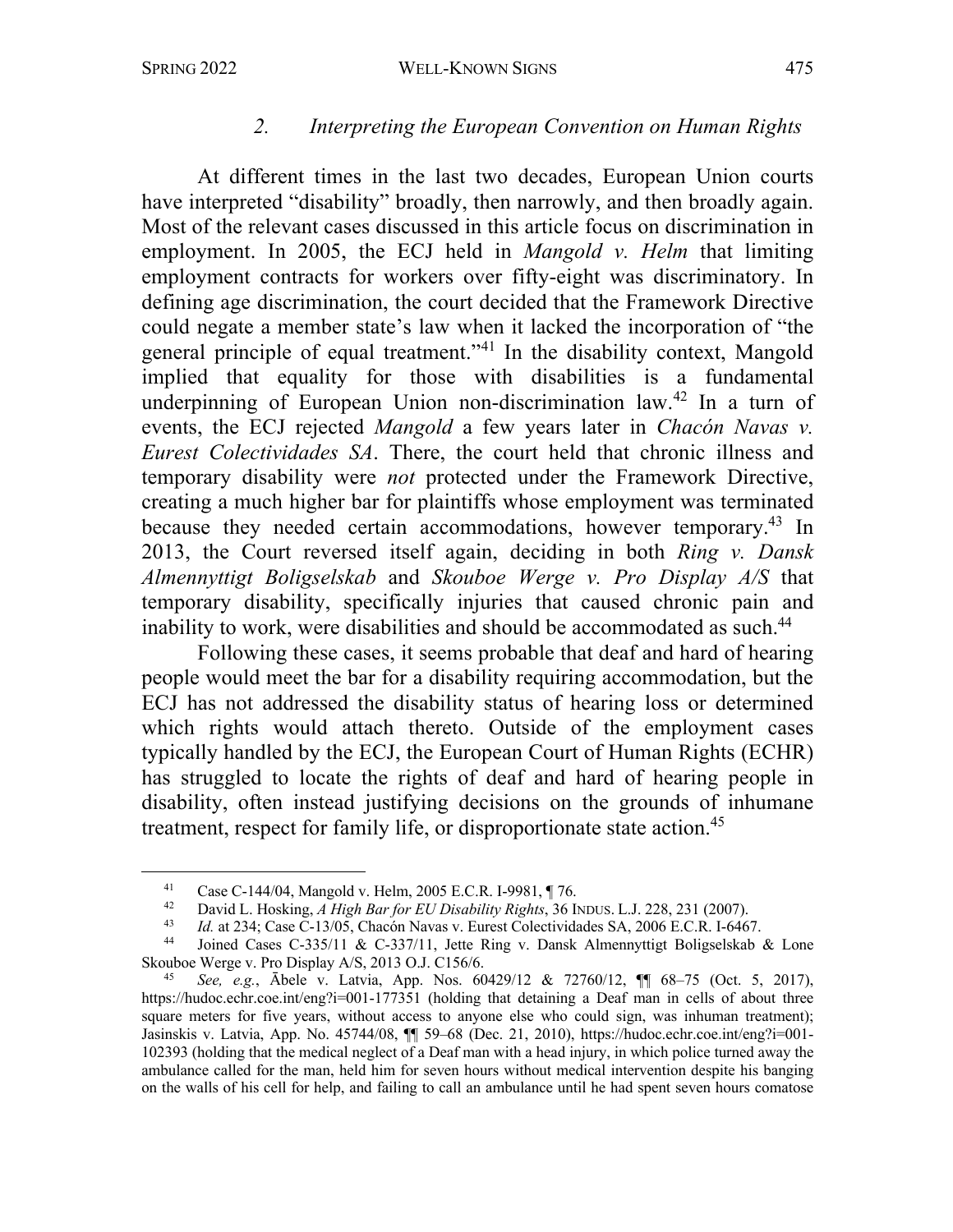#### *D. The Social Model Has Largely Displaced the Medical Model in Western Legal Systems*

In 2007, the United Nations released the Convention on the Rights of Persons with Disabilities, "recognizing that disability is an evolving concept and that disability results from the interaction between persons with impairments and … barriers that hinders their full and effective participation in society on an equal basis with others."46 This tracks with the World Health Organization's 2002 "biopsychosocial model," which situates disability within the relationship between limitations on a person's body and/or mind and an unresponsive social environment.47 The Convention of the Rights of Persons with Disabilities puts the onus on governments to fulfill their obligations to their disabled citizens and "ensure and promote the full realization of all human rights and fundamental freedoms for all persons with disabilities, without discrimination of any kind on the basis of disability."48 The biopsychosocial model of disability in Western law is slowly moving away from the medical model that requires a person "prove the legitimacy of your disability … [in] direct contention with social norms" to receive full access to society.49

#### III. OLD IS NEW AGAIN: DEVELOPING DISABILITY LAW IN THE OTTOMAN EMPIRE AND MODERN PAKISTAN

Because Islamic law exists to apply the ethical precepts of Islam both textually and through scholarly interpretation—it made no attempt to claim that its conception of legal rights of individuals was rooted in a universally applicable moral philosophy decoupled from its social, political, and religious origins. Authority on Anglo-Muhammadan law and prolific

- <sup>47</sup> Hosking, *supra* note 42, at 229.
- <sup>48</sup> Convention on the Rights of Persons with Disabilities, art. 4.1.<br><sup>49</sup> Ulamia super acts 26 at 40.50
- Harris, *supra* note 26, at 49–50.

and unresponsive, was a violation of Art. 2 Right to Life under the European Convention on Human Rights); Nasri v. France, App. No. 19465/92, ¶¶ 33–46 (July 13, 1995), https://hudoc.echr.coe.int/eng?i=001-57934 (finding where deporting a deaf man with little sign language proficiency to Morocco, where he spoke none of the languages and where none of his family resided, was a violation of Art. 8 Respect for Family Life). Although all of these cases used the deaf party's disability as an aggravating factor, none of them relied on the Article 13 right to not be discriminated against on account of disability status.

<sup>46</sup> Convention on the Rights of Persons with Disabilities, *entered into force* May 3, 2008, 2515 U.N.T.S. 44910.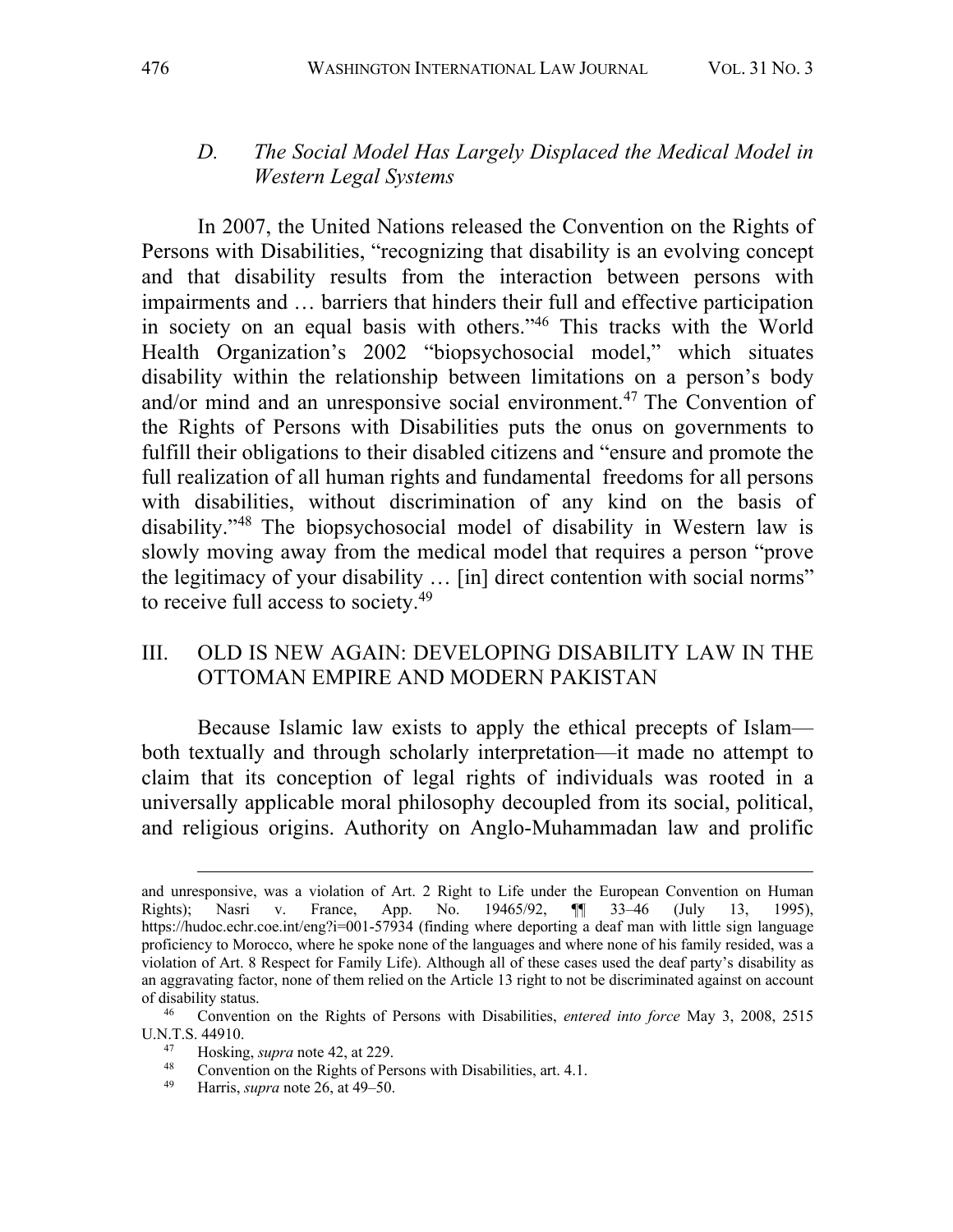Islamic legal scholar and author Professor Asaf Ali Asghar Fyzee explains that Moghul rulers applied each community's religious law to that community only, rather than attempting to create an overarching secular legal code.<sup>50</sup> The rulers felt that it would be inequitable to apply a different belief's law to believers of other faiths.<sup>51</sup> Although Islamic legal scholars could impose limitations on the rights of people with disabilities, people with disabilities were more integrated into their communities as a default. This social integration tracks with the social model of disability; it bears little resemblance to the medical model at all.

#### *A. Disability is Defined Against Its Particular Social Backdrop and Integrated into Law through the Islamic Scholarly Tradition*

As seen in Ibn Fahd's ill-fated book on disabled public figures (which included bald men!), early modern Islamic societies did not define disability in the same way most legal systems do today. Baldness was commonly classed with disability, as were diseases like leprosy.<sup>52</sup> Speech disorders, such as lisping, received special attention from scholars deciding legal rights of people with disabilities.53

Social attitudes toward disability were often deeply ambiguous. As Ibn Fahd's difficulties illustrate, mocking those with disabilities invited legal and sometimes violent social censure, although not every disability was accommodated to the same extent.<sup>54</sup> For example, transgender and intersex

<sup>50</sup> ASAF A. A. FYZEE, CASES IN THE MUHAMMADAN LAW OF INDIA, PAKISTAN, AND BANGLADESH xx–xxi (2d ed., Tahir Mahmood ed., Oxford Univ. Press 2005). Anglo-Muhammadan law refers to the body of law built by British invaders on the Indian subcontinent. the Moghuls were the leaders of an expansive empire encompassing modern-day India, Bangladesh, and Afghanistan. The Moghuls' founder, Zahīr ud-Dīn Muhammad, better known as Babur, was a Muslim and his empire brought Islamic legal systems to the subcontinent. For more on the Moghul Empire, see CHRISTOPH BAUMER, THE HISTORY OF CENTRAL ASIA: THE AGE OF ISLAM AND THE MONGOLS  $(2018)$ .<br>  $\frac{51}{10}$  Although the Mogbuls were not 1

Id. Although the Moghuls were not unique in this respect, the level of tolerance for polytheism and the various Abrahamic faiths under Islamic rulers varied widely depending on location, political and social pressures, and the temperament of the ruler. For an overview of a similar situation, the fractious *convivencia* of Al-Andalus (Islamic Spain) *see generally* MATTHEW GABRIELE & DAVID M. PERRY, THE BRIGHT AGES: A NEW HISTORY OF MEDIEVAL EUROPE [CH. 10] (2021).

<sup>&</sup>lt;sup>52</sup> Ghaly, *supra* note 1.<br>53 See generally Shady

<sup>53</sup> *See generally* Shady Hekmat Nasser, *We have sent it down as an Arabic Qurʾān: Praying behind the Lisper*, 23 ISLAMIC L. SOC'Y 23 (2016).

<sup>54</sup> Ghaly, *supra* note 1; Hekmat Nasser, *supra* note 53, at 41 (charting out which types of lisps were impediments to leading prayer; lispers who were "not making an effort to improve" were restricted in which prayers they could lead and when, compared to lispers who were engaging in some sort of early speech therapy).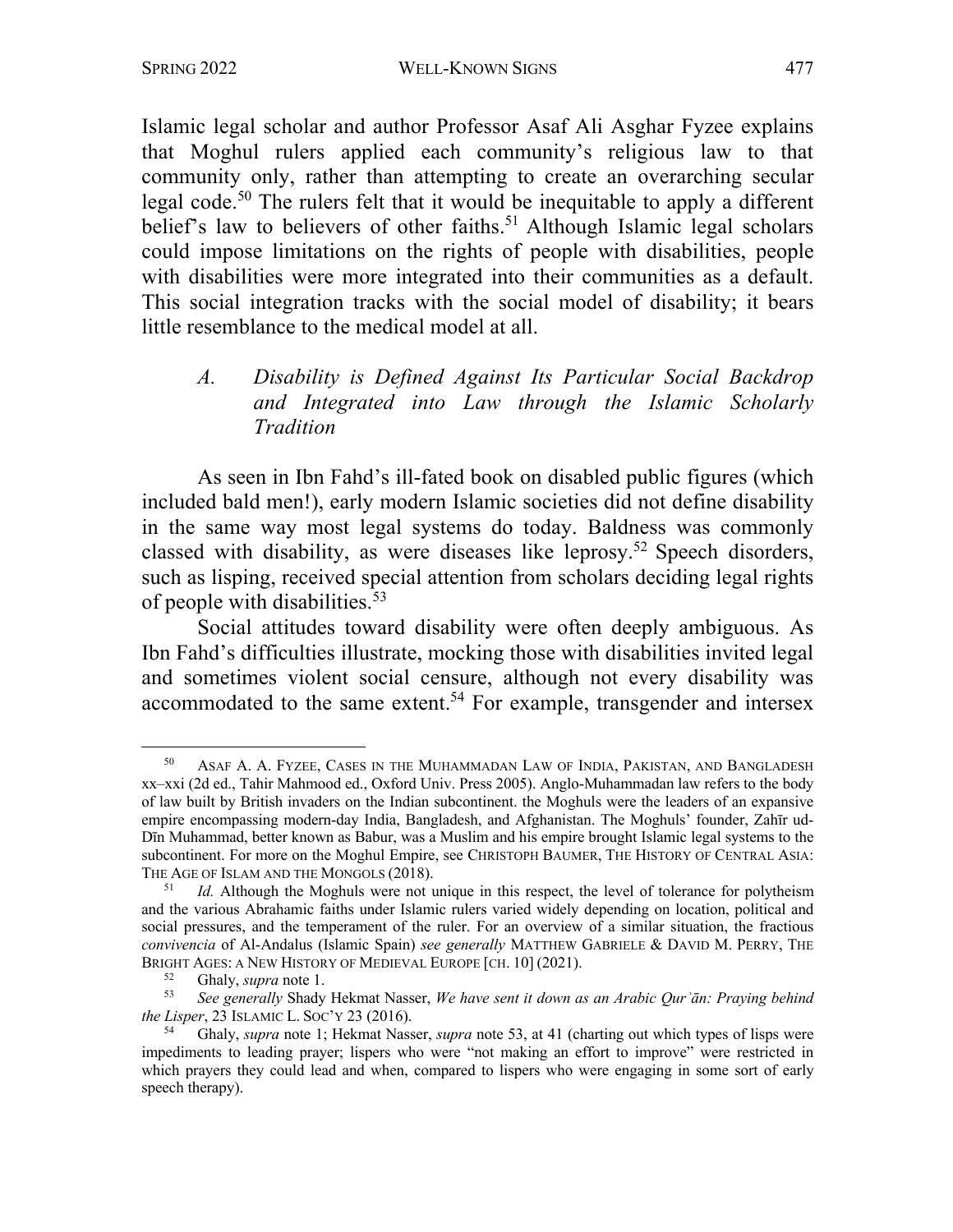people were considered disabled in that their mutable gender identity did not allow them to contract marriage and complicated their inheritances.<sup>55</sup> For those who wanted surgery, whether for reasons of cosmetics or sexual function, it was available up to the medical limitations of an era before plastic tubing and anesthesia; surviving records also indicate that the last word on a person's gender identity was their own.<sup>56</sup> Mental illness, however, was not tolerated if it carried the potential for social instability, like a man who believed himself to be the sultan.<sup>57</sup>

When disability caused pain or the loss of cherished activities, it entered the realm of theodicy: the theologian's question of why God allows bad things to happen. Islamic theologians had extra difficulties to contend with in disability theodicy. In Islam, God is perfect and omnipotent, so the idea that God is correcting an imperfect world implies that God created an imperfect world, and thus imperfect himself, rendering an unacceptable conclusion.58 Unfortunately, this led to the belief that disability and disease were a punishment for immorality.<sup>59</sup> However, the Mu'tazilites, an Islamic Golden Age school of rationalism, rejected this argument. They instead believed that human understanding is simply too flawed.<sup>60</sup> Many theologians have fallen back on this, positing that "if a particular evil occurs to you without seeing any good beneath it… query whether your reason might not be deficient... ."<sup>61</sup> Disability was inexplicable: it could strike anyone, at any time, simply as a function of God's creation.

Disability against an Islamic social backdrop was more fluid than the modern Western conception: it was not limited to physical or mental impairment, but instead encompassed gender identity, non-injurious physical characteristics, temporary conditions, and even the "divine madness" of poets and lovers.62 It is not surprising, then, that because disability could

<sup>&</sup>lt;sup>55</sup> SCALENGHE, *supra* note 8, at 124–25, 131–32.<br><sup>56</sup> *Id at* 133 34 141 42 146

<sup>56</sup> *Id.* at 133–34, 141–42, 146.

<sup>57</sup> Michael Dols, *Insanity and its Treatment in Islamic Society*, 31 MED. HIST. 1, 2 (1987). Dols includes a segment of al-Maqrīzī's chronicle of late-medieval Egypt: it describes a man who, in 1352, became infamous in Cairo for wandering about the city claiming to be the former sultan, Abu Bakr ibn Qalāwun. The man's mother, who lived in Gaza, confirmed that her son suffered delusions, typically two to three times a year. Eventually the self-proclaimed sultan gathered enough of a following that the Cairene government worried about his potential as a political threat and committed him to a hospital for the insane.<br><sup>58</sup> MOUAMED GUALY JSLAM AND DISARU ITY: PERSPECTIVES IN TUGLOCY AND JURISPULENCE

MOHAMMED GHALY, ISLAM AND DISABILITY: PERSPECTIVES IN THEOLOGY AND JURISPRUDENCE 48 (2010).

 $\frac{59}{60}$  *Id.* at 92.

<sup>60</sup> *Muʿtazilah*, ENCYC. BRITANNICA, https://www.britannica.com/topic/Mutazilah (last visited May 22, 2022).

<sup>&</sup>lt;sup>61</sup> GHALY, *supra* note 58, at 76.

<sup>62</sup> Dols, *supra* note 57, at 4–5.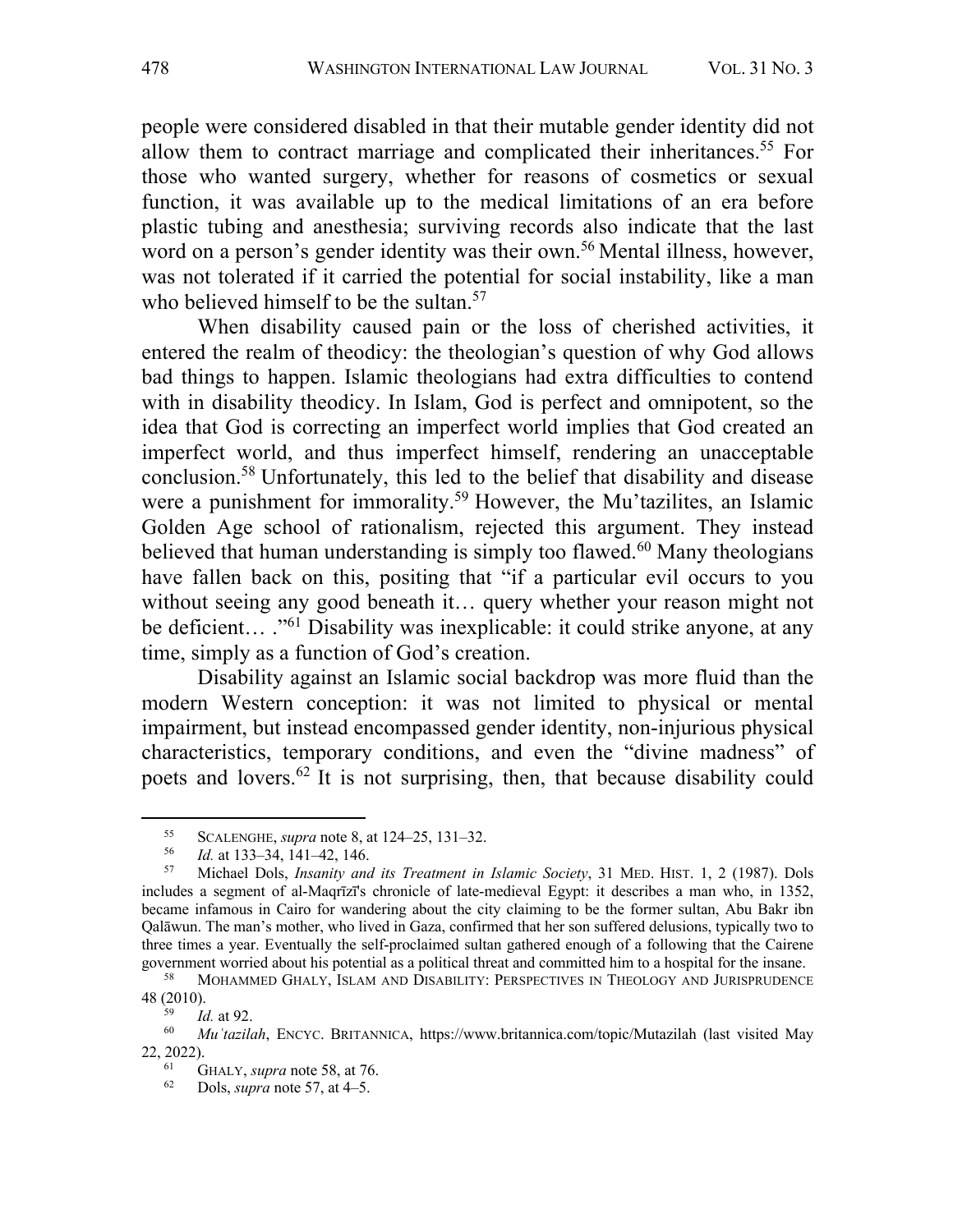affect any member of the community, accommodations were better integrated into social life.

Once integrated into social life, disabilities could be integrated into the law. Classical Islamic law was a living tradition of scriptural interpretation by jurists and scholars. This tradition is known as *fiqh* and is the body of Islamic ethical-legal opinion. As the tradition developed, four main schools became prominent. Where the Quran and *hadith* were silent or ambiguous on ethical behavior for a given situation and the divine justification for that behavior, these schools differed in their interpretations.63 Across the schools, some basic precepts held true—the availability and reliability of testimony, for example, was a major requirement of Islamic legal practice and drove the creation of several accommodations. 64

To make a contract, the base form of Islamic legal action, a person had to assent; to give testimony, they had to speak.<sup>65</sup> In the eras before widespread literacy, court proceedings throughout Islamic law history were largely spoken. When the spoken word is required, deafness is a hurdle because many people with congenital deafness have difficulty acquiring spoken language.<sup>66</sup> In theory, a deaf or hard of hearing person in this period might not have had the capability to be involved in legal process. Given the importance of contracts, the inability to be involved in the legal process

<sup>63</sup> For those unfamiliar: a hadith is a reported saying of Prophet Mohammed, originally part of Islam's oral tradition. They exist now in written compilations. Authentication of hadiths is the subject of hundreds of years of debate, and schools and sects have formed around the acceptance or rejection of specific ones. *See* JONATHAN BROWN, MISQUOTING MUHAMMAD 8 (2015).

<sup>64</sup> David S. Powers, *Four Cases Relating to Women and Divorce in Al-Andalus and the Maghrib*, *1100–1500*, *in* DISPENSING JUSTICE IN ISLAM: QADIS AND THEIR JUDGEMENTS (Muhammad Khalid Masud et al. eds., 2012), at 393, 399–400, 405–06; Baber Johansen, *Signs as Evidence: the Doctrine of Ibn Taymiyya (1263–1328) and Ibn Qayyim al-Jawziyya (d. 1351) on Proof*, 9 ISLAMIC L. SOC. 168, 169 (2002).

<sup>65</sup> Leslie Pierce, *A New Judge for Aintab: the Shifting Legal Environment of a Sixteenth-Century Ottoman Court*, *in* DISPENSING JUSTICE IN ISLAM: QADIS AND THEIR JUDGEMENTS 72–73 (Muhammad Khalid Masud et al. eds., 2012).

<sup>66</sup> Deaf children born to Deaf parents whose primary language is a sign language develop language at comparable benchmarks to hearing children. Deaf or hard of hearing children born to non-signing parents are at high risk of language delays. Hearing children at three and a half years used an average of 210 words in sentences of around three words in a thirty minute play session, while orally educated (i.e., non-signing) Deaf children of the same age used thirty-five words in sentences of an average one and a half words each. *See* C.R. Marshall et al., *Semantic Fluency in Deaf Children Who Use Spoken and Signed*  Language in Comparison with Hearing Peers, 53 INT'L J. LANGUAGE COMM. DISORDERS 157, 163 (2018); Johanna Grant Nicholas & Ann E. Geers, *Effects of Early Auditory Experience on the Spoken Language of Deaf Children at 3 Years of Age*, 27 EAR & HEARING 286, 288 (2006). While it's difficult to quantify the language acquisition progress made by sixteenth and seventeenth century children, a deaf or hard of hearing child in the early-modern period would have had a more difficult time becoming fluent in the spoken languages of their region than their hearing peers.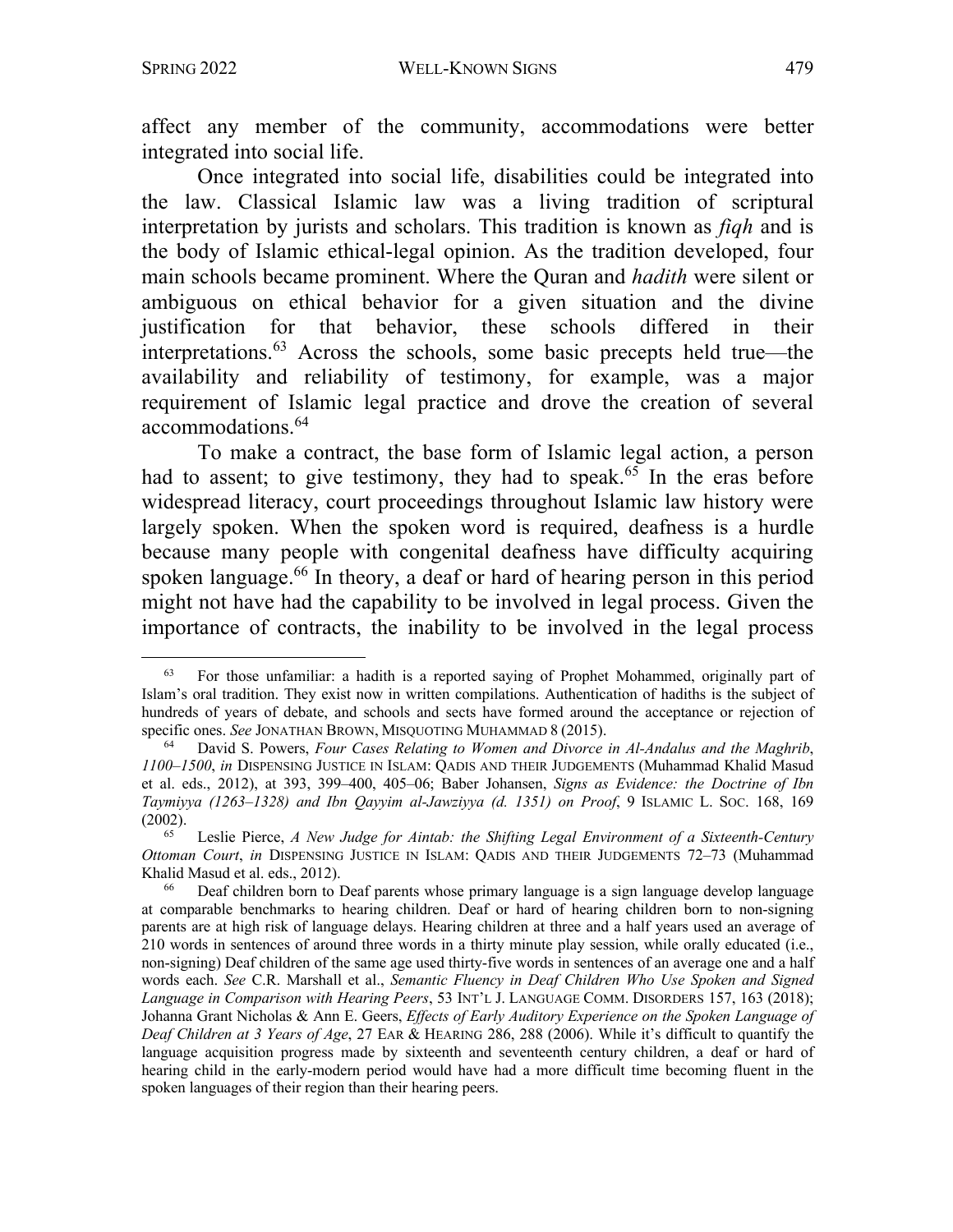would render a person less than a full adult, akin to a child. However, classical schools of Islamic thought did not agree that deaf and hard of hearing people could not contract. They did differ on when, how, and to what extent they could participate.<sup>67</sup>

All four classical schools agreed that a Deaf person who did not use spoken language could sign a marriage contract, although they differed as to method.68 In the case of deafness acquired later in life, the solution was fairly simple: written words could be substituted for spoken. Doing so in writing was uniformly accepted, but when it came to sign languages, schools differed in sophistication. While signing was generally available in Hanafi jurisprudence, some Hanafi and Shafi'i (two of the major Golden Age schools of jurisprudence) scholars specified that signing was the lesspreferred option if the person was literate. A person who could write their case must do so, and sign language or gesture was not acceptable if the person could speak.69 One Shafi'i jurist, however, opined that there was no reason a Deaf man could not be a *qadi*, or judge, provided he had an interpreter when necessary.<sup>70</sup> However, the Shafi'is also held that being unable to use spoken language was a defect that was cause for annulment of a marriage. The Hanbalis, typically, disagreed.<sup>71</sup> An eighteenth century fatwa (an advisory legal judgement) from the Ottoman Empire confirmed that a Deaf man could arrange his daughter's marriage contract through the use of the sign language in which he was fluent (*bi isharatihi al-ma'huda*) and a divorce could be arranged the same way.<sup>72</sup> A Deaf Hanafi woman could likewise appoint a proxy-interpreter and convey her decisions through him, although this was not always allowed by jurists of different schools.<sup>73</sup> The only exceptions to sign language use were those who could neither see

 $67$  The four major classical schools of Sunni Islamic legal thought are the Hanbali, the Shafi'i, the Maliki, and the Hanafi. There are numerous offshoots and independent schools, to say nothing of the Shi'ite legal traditions. Their long and rich history is outside the scope of this article. *See, e.g.*, CLARK LOMBARDI, STATE LAW AS ISLAMIC LAW IN MODERN EGYPT: THE INCORPORATION OF THE SHARIʿA INTO EGYPTIAN CONSTITUTIONAL LAW 16 (2006); GHALY, *supra* note 58, at 152 (citing AHMAD B. MUHAMMAD AL-HAMAWI, GHAMZ `UYUN AL-BASA`IR FIR SHARH AL-ASHBAH WA AL-NAZA`IR (1985).

<sup>68</sup> Sara Scalenghe, *The Deaf in Ottoman Syria, 16th–18th Centuries*, 12/13 ARAB STUDIES J. 10, 14– 15 (2005).<br><sup>69</sup> THE MEJELLE: BEING AN ENGLISH TRANSLATION OF MAJALLAHEL-AHKAM-I-ADLIYA AND A

COMPLETE CODE ON ISLAMIC CIVIL LAW, art. 1586 (Charles Tyser, D.G. Demtriades, Ismail Haqqi Efendi, trans.) (1967); *see also* SCALENGHE, *supra* note 8, at 42.

 $^{70}$  GHALY, *supra* note 58, at 158.

 $\frac{71}{72}$  *Id.* at 43.

<sup>&</sup>lt;sup>72</sup> SCALENGHE, *supra* note 8, at 42.<br><sup>73</sup> For a discussion on quardianship

<sup>73</sup> For a discussion on guardianship in contracting a marriage, see KNUT VIKØR, BETWEEN GOD AND THE SULTAN: A HISTORY OF ISLAMIC LAW 299–308 (2005).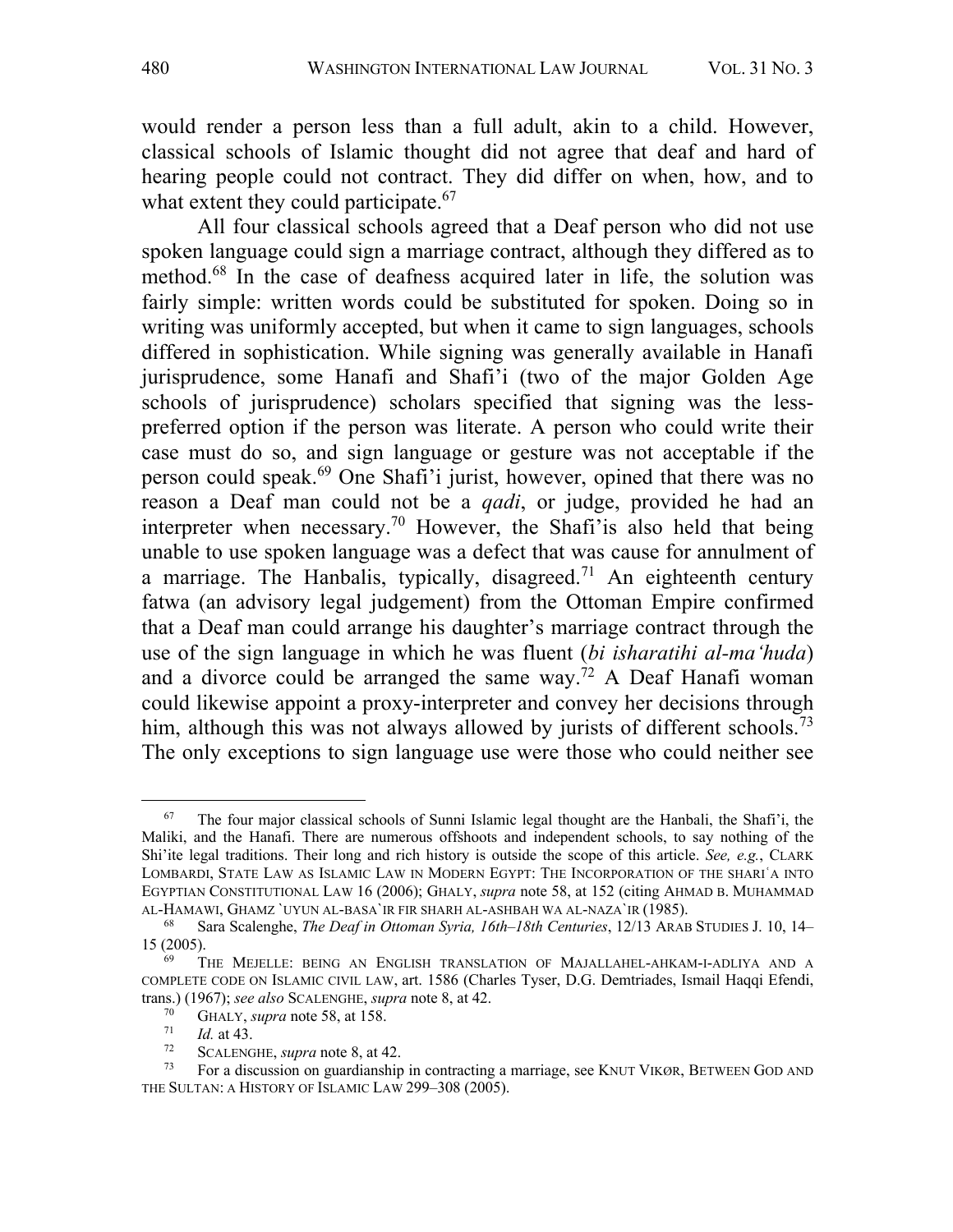nor speak, as presumably they could not use sign language without sight.<sup>74</sup> Jurists trained in the Classical Islamic legal tradition had a wealth of precedent and interpretation when creating accommodations for the deaf and hard of hearing.

Outside of the precedential system of scholars and individual judges lay the laws of state, called *siyāsa sharʿiyya*. Rulers in the Islamic world who wished to ensure their political and religious legitimacy had to take care that their laws, and the practices of their courts, did not conflict with Islam's ethical values.75 Such a ruler had two principal options: they could appoint religious and legal scholars to run their law courts, applying the dense body of *fiqh* built up over hundreds of years, or they could enact statutory law that both complied with scriptural rules and was in the public interest.<sup>76</sup> Many rulers did both, by appointing scholars to act as judges and creating supplementary statutes.

Ottoman law, both as codified and in the living practice of jurists, is remarkable for recognizing deaf and hard of hearing citizens as capable of social and legal participation, and for providing significant sign language accommodations for court participants. Of all the early-modern jurisprudence that today survives, the Ottoman Empire is one of the most complete and accessible sources because the difficulties of managing such a large and fractious territory necessitated maintaining good records.<sup>77</sup> The Ottoman sultans elected the dual approach to crafting legitimate Islamic legislation: they appointed classically trained Islamic scholars as jurists and judges, and directed them to make their rulings according to the rulers' statutes (when one was on point) and to their own *fiqh* training when there was no applicable law.78 Many Ottoman rulers favored the Hanafi school and often appointed Hanafi-trained scholars as judges, meaning their records draw on that classical tradition.

<sup>74</sup> MEJELLE, *supra* note 69, art. 1686. Tactile signing is now used for communication by those with both hearing and visual deficits, but if it was in widespread use during the Ottoman Empire, the records have been lost.

<sup>75</sup> *See* VIKØR, *supra* note 73.

<sup>76</sup> *See* Johansen, *supra* note 64, at 181.

 $77$  Pierce, *supra* note 65, at 72.<br> $78$  See VIVOP, *supra* pote 73, at

<sup>78</sup> *See* VIKØR, *supra* note 73, at 145.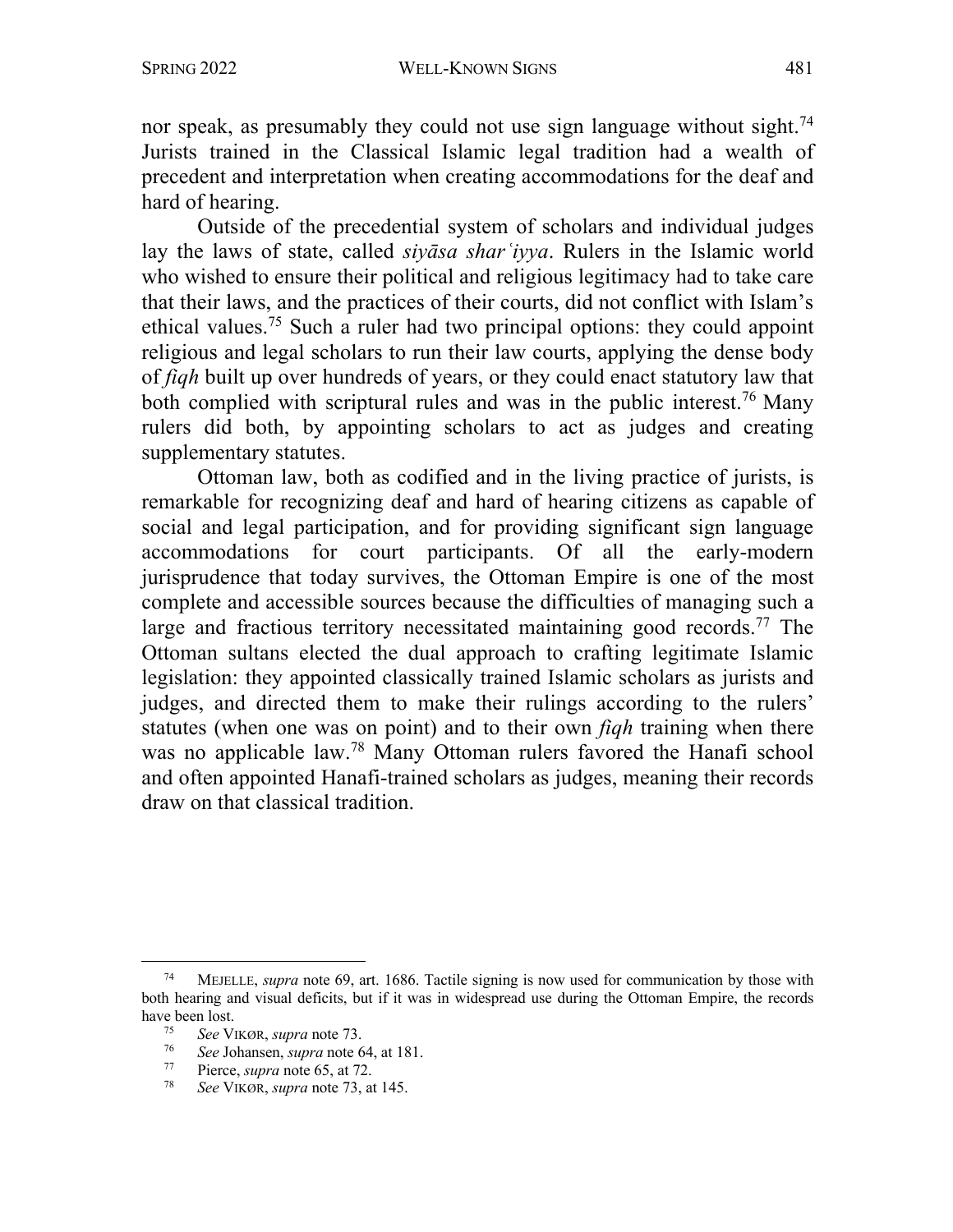#### *B. Law Ancient: Hanafi fiqh and the "Well-known Signs" of the Ottoman Mecelle*

In the late nineteenth century, Sultan Abdulaziz (r. 1861–76) formed a committee of scholars (the "Commission") to craft the Mecelle,<sup>79</sup> a civil legal code consistent with Hanafi scholarship. The Mecelle became the civil legal code of the Ottoman Empire in the late nineteenth century. $80$  As Islamic legal scholars, the Commission were steeped in the *fiqh* rulings by Islamic jurists, of their own school others, and that *fiqh* tradition is embedded in the code. However, the Commission drafted the Mecelle with the understanding that it was to reflect the best of the Hanafi *fiqh,* in which many of them were trained.<sup>81</sup>

Reflecting the general understanding, and qualifications, of Hanafi *figh* and the social conditions of the Ottoman Empire, when the Mecelle<sup>82</sup> speaks of sign language, it nearly always accompanies it with a qualifier: "well-known."83 And signing was well-known. As historian Dr. Sara Scalenghe found, the Ottoman Empire had a long history with sign languages. The sultans of the fifteenth and sixteenth centuries employed tens of Deaf courtiers as attendants, messengers, and executioners, who signed rather than spoke.<sup>84</sup> Hearing members of court adapted sign language as a fashion, and perhaps for convenience.<sup>85</sup>

"Well-known" also points to the importance of family structure in the Islamic law context. The Mecelle recognizes that sign language might only be known by a Deaf person's immediate family and social circle. Before globalization, family groups generally stayed put and did not travel. As a result, Arabic sign languages show more regional variation than the spoken dialects, and some languages are unintelligible outside a Deaf speaker's own

<sup>&</sup>lt;sup>79</sup> Adopted into Turkish from the Arabic مجلة الاحكام (majallat al-aḥkām), lit. "code of law." *See* Norman Calder et al., *Law*, *in* THE OXFORD ENCYCLOPEDIA OF THE ISLAMIC WORLD (2009); مجلة, THE HANS WEHR DICTIONARY OF MODERN WRITTEN ARABIC 153 (4th ed., J. Milton Cowan ed., 1994).

<sup>80</sup> *Report of the Commission Appointed to Draft the Mejelle*, 1 ARAB L.Q. 367, 367–79 (1985) (first released Mar. 10, 1869). The Commission refers to the source of law used as "Muhammadan jurisprudence," which at the time referred to the Hanafi School.

BRINKLEY MESSICK, THE CALLIGRAPHIC STATE: TEXTUAL DOMINATION AND HISTORY IN A MUSLIM SOCIETY 56 (1993).

<sup>82</sup> Archaic spelling "Mejelle," the Ottoman codification of Hanafi law. *Report of the Commission*, *supra* note 80.

<sup>&</sup>lt;sup>83</sup> MEJELLE, *supra* note 69.

<sup>&</sup>lt;sup>84</sup> SCALENGHE, *supra* note 8, at  $21-23$ .

<sup>85</sup> *Id.*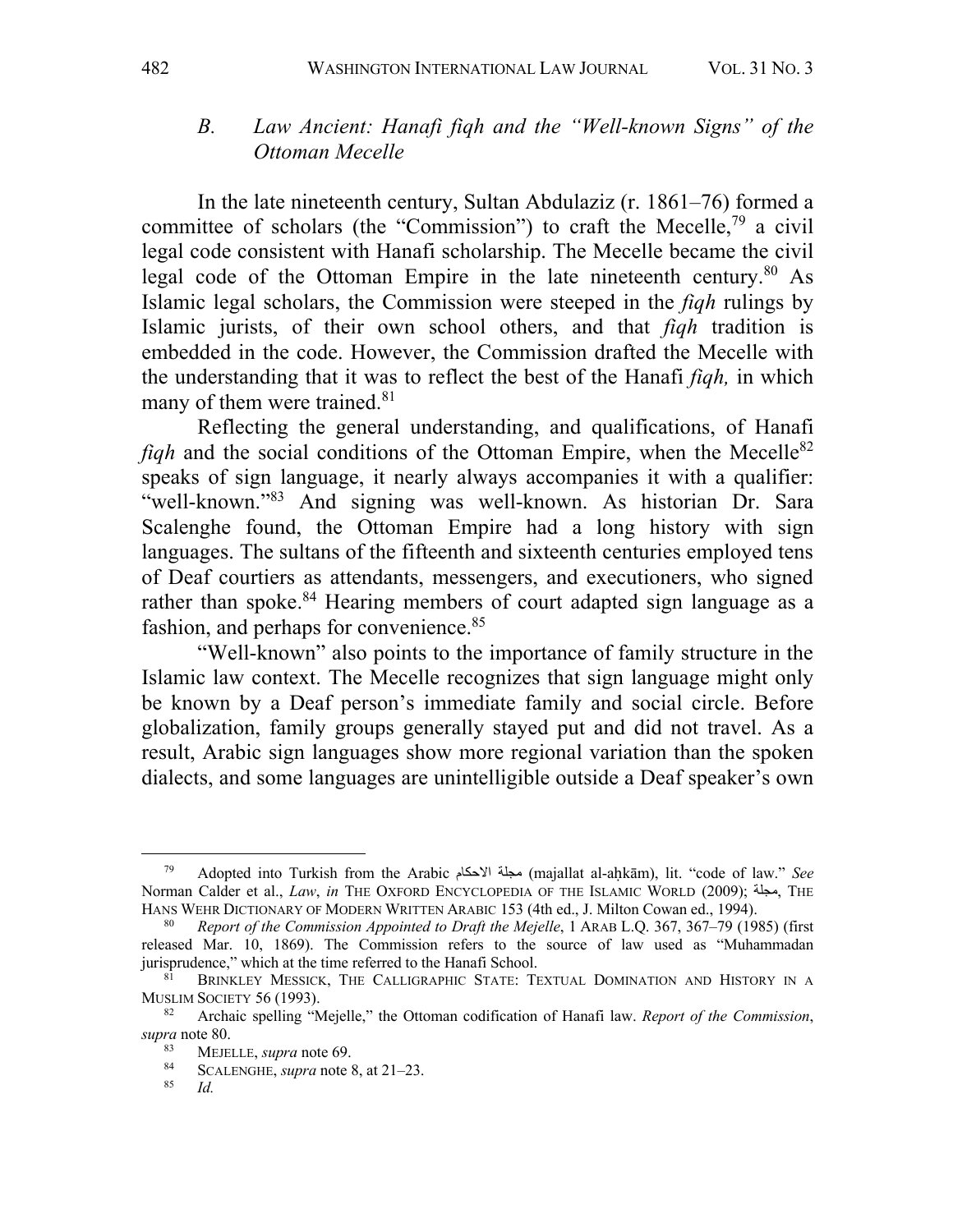family.86 This means that Deaf children were being brought up to sign within their own families and communities rather than being sent away; their disability did not remove them from their position in family or society, and family and society adapted to their relative's needs.

In this context, the Ottoman legal system made significant accommodations to enable Deaf legal participation. A person who signs, as the drafters of the Mecelle understood, is not moving arbitrarily: they are speaking, with all the regulation that language entails. The judges appointed by the sultans in the several hundred years before the drafting of the Mecelle made rulings suggesting that they understood the same. Hearing members of the Ottoman court could not have learned to sign if the signs used did not possess the structures and regularities of spoken language. And that the judges recognized this can be inferred from their rulings allowing sign language in place of spoken language in contract and other legal proceedings.

Actual Ottoman practice demonstrates that judges and officials familiar with, or trained in, Hanafi fiqh, were inclined to grant many of the accommodations to deaf and hard of hearing people that their apparent view of full personhood for deaf participants would require. A Deaf witness's "well-known signs," in the Mecelle, were to be given the same status as "explanation by speech," and an interpreter was allowed in all cases.<sup>87</sup> A Deaf person could swear an oath or make a verbal contract in sign language.<sup>88</sup> The Empire boasted prestigious deaf officials, including 'Ali al-Shami and Muhammad ibn Da'ud, who wrote what they could not speak.<sup>89</sup>

#### *C. Law Modern: Law Enforcement Gatekeepers in Pakistan and Their Barriers to Equal Access*

Although Pakistani courts profess similar principles of access to courts as the Ottomans did, these modern courts are often difficult to access for the deaf and hard of hearing as a result of the law enforcement gatekeepers imposed by the British colonization of the 19th and 20th

<sup>86</sup> Mahmoud Abdel-Fattah, *Arabic Sign Language: A Perspective*, 10 J. DEAF STUDIES & DEAF EDUC. 212, 212–213 (2005).

<sup>&</sup>lt;sup>87</sup> MEJELLE, *supra* note 69, arts. 70–71, 1586.<br><sup>88</sup> *Id.* arts. 436, 1752

<sup>&</sup>lt;sup>88</sup> *Id.* arts. 436, 1752.

<sup>89</sup> 'Ali al-Shami was a sixteenth century imam of the Mosque of the Prophet Muhammad in Medina; Muhammad ibn Da'ud was the seventeenth century chief judge of Damascus, known as Riyadi the Deaf. SCALENGHE, *supra* note 8, at 18–9.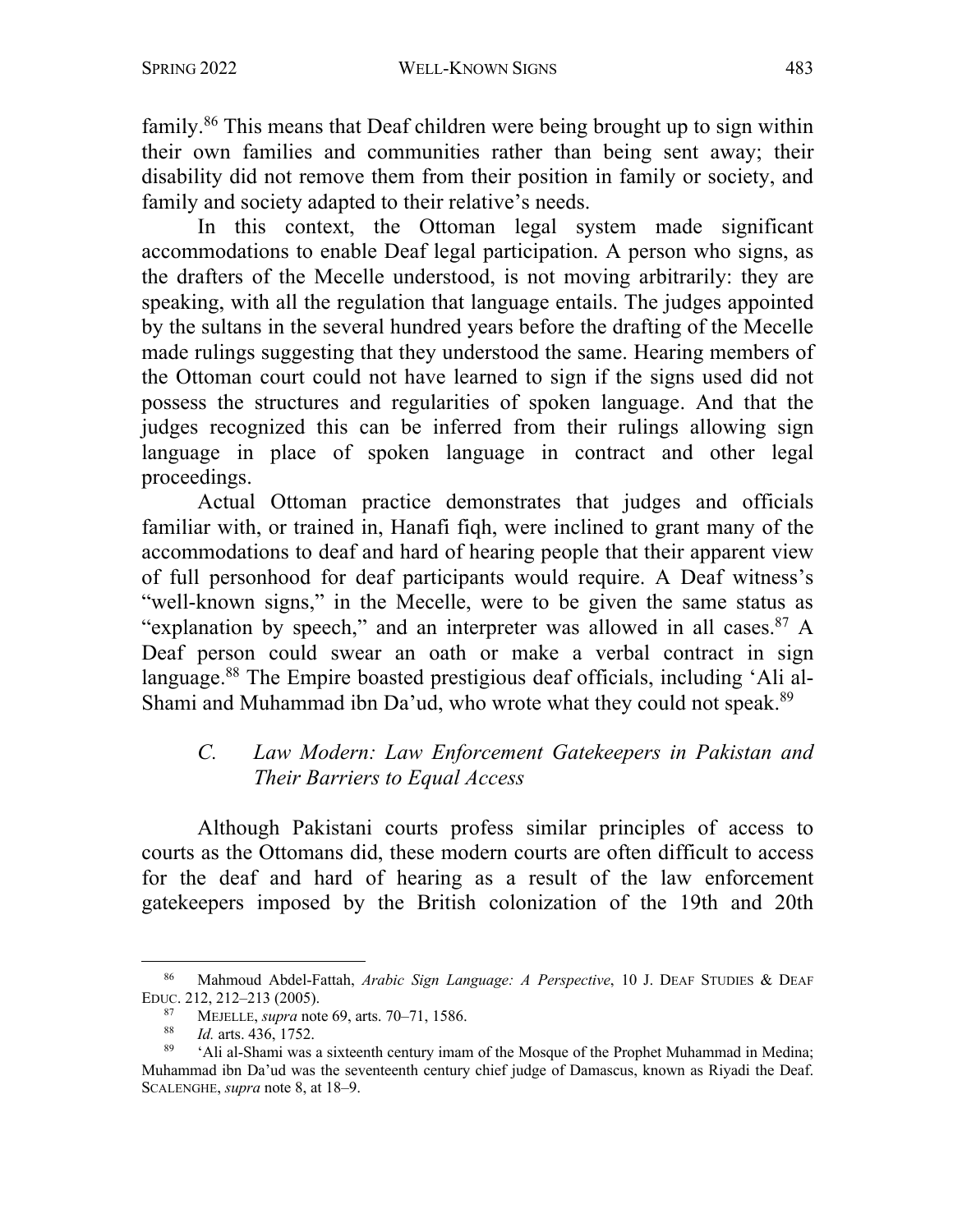centuries. <sup>90</sup> Specifically, police often fail to assign deaf participants the same credibility as hearing ones, and prosecutors do not give testimony from deaf witnesses the same consideration as hearing witnesses.<sup>91</sup> In two recent cases before the Supreme Court of Pakistan, courts and police failed to provide sign language interpretation for deaf complainants, and so dismissed their complaints, and during prosecution muddied or discounted their testimony. The Supreme Court then had to step in to enforce equal access.

Pakistan is illustrative of ways countries and courts have drawn on Islamic law traditions as they develop state law in a post-colonial world, although the results may not be all that the government, or the people desired. Although many Pakistani statutes and precedents draw on the Hanafi school in one way or another, the law of modern Pakistan is not the direct successor of the Ottomans' Islamic law. Before the British invasion and occupation of the subcontinent, Indian rulers dealt with Islamic law similarly to Ottomans: the rulers appointed judges, often from the Hanafi school, and created their own laws not inconsistent with the jurists' *fiqh*. Those rulers were not only implementing Islamic law: historically, Pakistan, India, and Bangladesh all trace their Islamic law tradition to the Moghuls, who ruled the region from the eighth century to the nineteenth before being overturned by British conquest.<sup>92</sup> The Moghuls, like the Ottomans, were influenced by Hanafi precedent. However, as the Ottomans and the Moghuls were contemporaries for at least part of their respective empires, their practices reflect a common ancestor rather than one succeeding the other. Today's law in Pakistan is therefore not the direct successor to the Ottoman's law. Moreover, the British conquest was a caesura in the development of Islamic law in Pakistan. English lawyers introduced common-law techniques to the legal practices already in place. Some of these modifications were wholesale adoption of English methods into courts

<sup>&</sup>lt;sup>90</sup> Policing as we know it now shifted from the medieval English system of shire reeves (local guardians) and constables charged with raising the hue and cry (i.e., rousing the community to detain a person suspected of a crime) to the modern professional police forces beginning in the early nineteenth century with Sir Robert Peel's 1829 Metropolitan Police Act. This system was then brought into India and Pakistan by the British when they consolidated their colonial power after the Rebellion of 1857. For further reading, see generally FRANK BARLOW, THE FEUDAL KINGDOM OF ENGLAND, 1042–1216 (5th ed. 1999); DOUGLAS HURD, ROBERT PEEL: A BIOGRAPHY (2017); J. L. Lyman, *The Metropolitan Police Act of 1829*, 55 J. CRIM. L. CRIMINOLOGY 141 (1964); BIPAN CHANDRA*,* INDIA'S STRUGGLE FOR INDEPENDENCE (1987); Chaudhry Hasan Nawaz, *The Criminal Justice System in Pakistan: Contemporary Problems in Securing Efficient Administration of Criminal Justice*, FED. JUD. ACAD. (PAKISTAN) (2012), https://www.fja.gov.pk/files/articles/TheCriminalJusticeSysteminPakistan.pdf.

<sup>91</sup> Assessing credibility of witnesses was one of *the* tasks of a judge in the Classical tradition. *See*  Johansen, *supra* note 64, at 169.

<sup>92</sup> FYZEE, *supra* note 50, at xxi.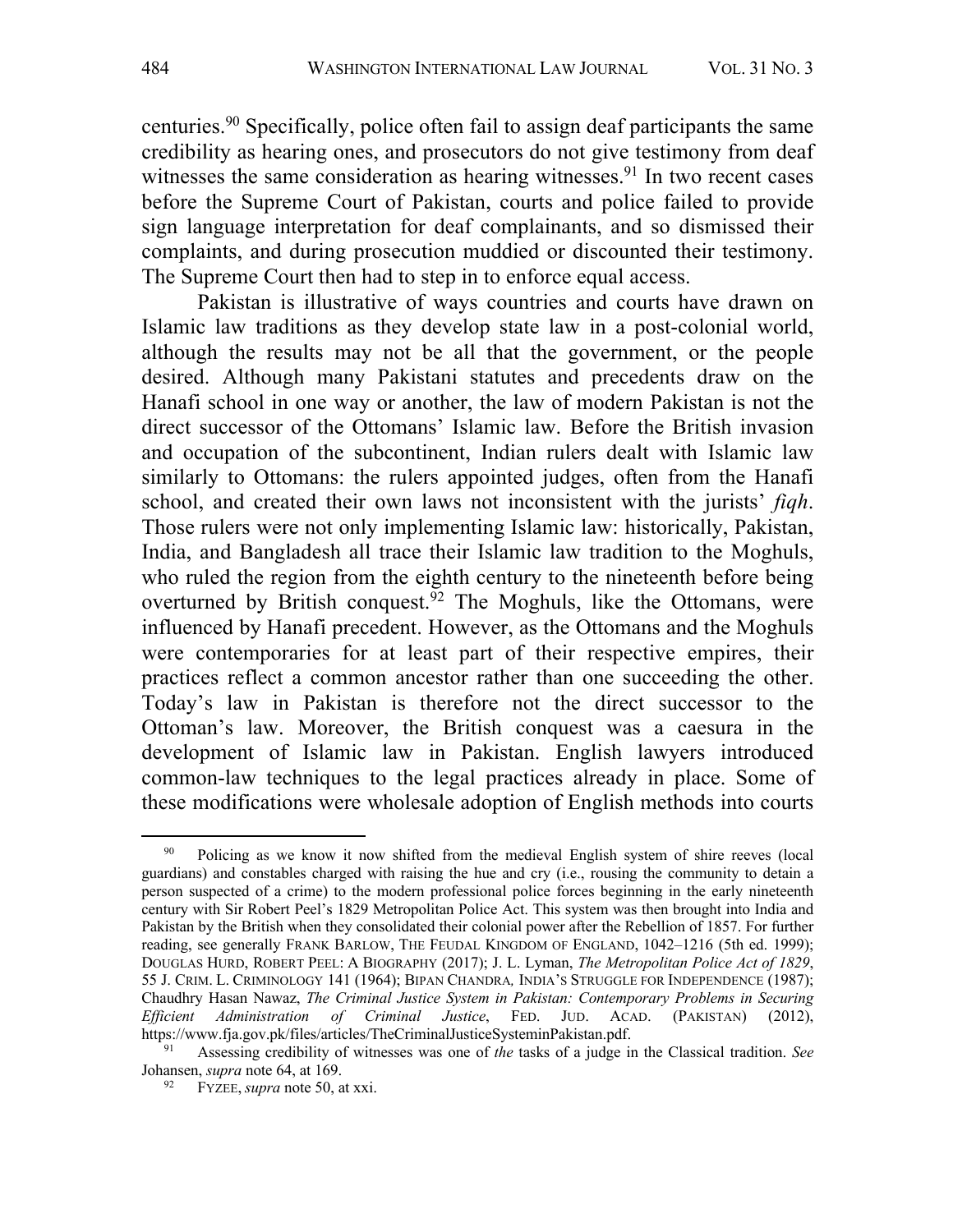accustomed to the *fiqh* tradition; others modified or replaced rulers' statutes. <sup>93</sup> The new statutes sometimes codified *fiqh*, sometimes replaced rulers' statutes with British ones, or substituted the practice of one Classical legal school with that of another. An example of the latter practice is the case of the Dissolution of Muslim Marriages Act of 1939, which replaced the Hanafis' rules on divorce with the Malikis', in response to the community's "dissatisfaction" with the stricter Hanafi rules.<sup>94</sup>

The British also imported the concept of professional police forces and criminal prosecutors, the latter with the creation of the Penal Code of 1860. Though the Pakistani police have undergone reforms since Partition and the formation of the Islamic Republic of Pakistan, the police are a remnant of the British legal system, and not the Moghul Hanafi one.<sup>95</sup> Likewise, criminal prosecutors stem from the British criminal legal system. Before the British occupation, complainants would approach judges or other legal scholars directly to ask for an opinion, as was the case across much the Islamic world.96 The imposition of a police force was as much to monitor and stifle dissent as to maintain peace. A police force hadn't been necessary before—judges examined witnesses to an event rather than outsourcing to a separate investigative body.<sup>97</sup> Since becoming an independent nation, Pakistan's constitution obliges its government not to make statutes that would conflict with Islamic ethical precepts, and to ensure its courts' rulings are consistent with the same.<sup>98</sup> Not all of those precepts come from the Hanafi tradition. Many statutes are influenced by modernist interpretations of Islamic law that grew over the twentieth century.<sup>99</sup> Many jurists have

 $\frac{93}{94}$  *Id.* at xxv.

 $\frac{94}{95}$  *Id.* at xxxiv–xxxv.

<sup>95</sup> Immigration and Refugee Board of Canada, *Pakistan: Structure of the police force; institutions and/or agencies that have been set up to receive and investigate complaints made by the public against members of the police; recourse available to individuals who file complaints against the police (January 2000–March 2004)*, REFWORLD (Apr. 1, 2004), https://www.refworld.org/docid/41501c43e.html. The Partition of India was the 1947 division into the Dominion of India (now the Republic of India) and the Dominion of Pakistan (now further divided into the Islamic Republic of Pakistan and the People's Republic of Bangladesh).

<sup>96</sup> FYZEE, *supra* note 50, at xx. For descriptions of how justice-seekers obtained adjudication of their cases, see generally Pierce, *supra* note 65, and Powers, *supra* note 64.

<sup>97</sup> *See* CHANDRA, *supra* note 90; *see* VIKØR, *supra* note 73, at 151 (discussing how judges and scholars functioned as courts of first instance and courts of appeal, respectively; the common denominator was that parties approached the courts to begin an action); *see generally* Pierce, *supra* note 65, and FYZEE, *supra* note 50. 98 *See* PAKISTAN CONST. pmbl. ("Wherein the principles of democracy, freedom, equality, tolerance

and social justice, as enunciated by Islam, shall be fully observed…").

<sup>99</sup> For discussion on modernism and codification in Islamic law, see generally MESSICK, *supra* note 81.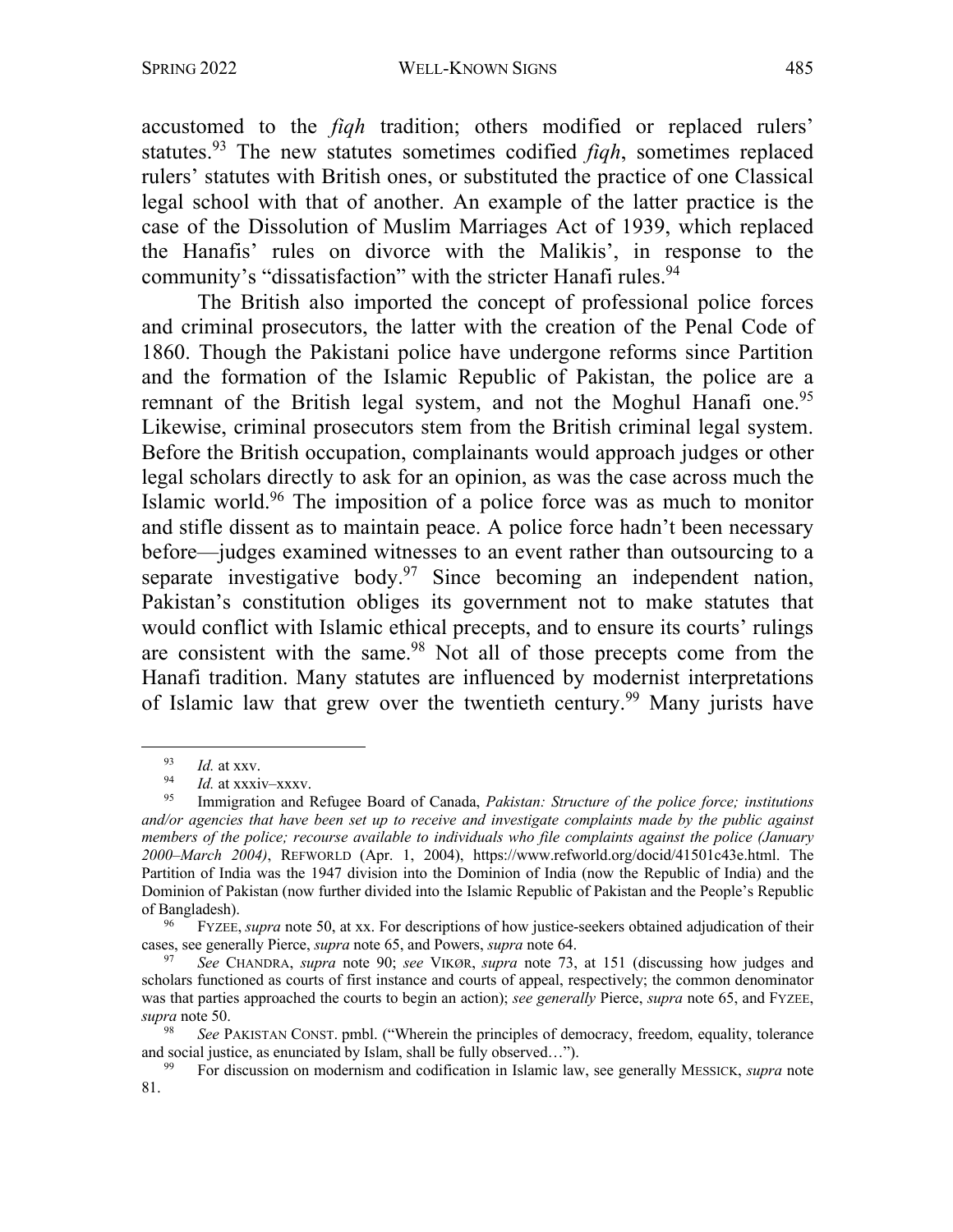been trained in, and hand down rulings out of, the Anglo-Muhammadan system imposed by the British rather than the Hanafi school.

Despite its historical connection to the Hanafi jurisprudence, Pakistan's legal system has failed to reconcile its Islamic traditions with the remnants of the British system it wished to keep. The following cases demonstrate the tensions between the courts, who would like to facilitate access, and the practices of the police forces, who are often unable or unwilling to do so.

#### *1. Case One*

In *Human Rights Case No. 42389-P of 2013*, a Deaf woman in the Nankana Sahib district of Pakistan attempted to report a sexual assault in her home by at least two men.100 Local police ignored her until she went to the district's magistrate to request a medical examination and investigation.<sup>101</sup> The magistrate ordered a medical examination, and the police (perhaps, as a lower court suggested, fearing public pressure) opened an investigation.<sup>102</sup> Although the victim's brother was hearing and had interpreted for her in applying to the magistrate and the police, the investigating officer's report indicated that the officer did not bring an interpreter but instead attempted to communicate with the victim directly, although he could not sign.<sup>103</sup> The officers made no written report of this interview at the time. The police did not obtain a written statement from the victim until two months later.<sup>104</sup> Despite this, the investigating officers claimed that the victim was not credible because there was a discrepancy between her statement and her brother's as to the number of attackers.<sup>105</sup>

<sup>&</sup>lt;sup>100</sup> Human Rights Case No. 42389-P/2013, (2014) SMCR (SC) 515,  $\P$  $1$  1–1.2 (2013) (Pak.).<br><sup>101</sup> Id  $\P$  1.4. In Pakistan, forty to fifty local police officers report to a Station House C

Id. *Il*. In Pakistan, forty to fifty local police officers report to a Station House Officer, or S.H.O. The S.H.O. reports to the District Police Officer. All District Police Officers in a province report to the Provincial Police Officer, who manages police operations for the entire region. District magistrates are appointed by the provincial governments; subordinate magistrates try all criminal cases in their sub-district which carry sentences of up to three years imprisonment. To initiate a prosecution, police must submit a complaint to their local magistrate. However, given widespread public opinion of police as corrupt, the victim in this case bypassed the police to bring her case directly to the magistrate. *See generally* Immigration and Refugee Board of Canada, *supra* note 95; Nawaz, *supra* note 90; WORLD JUSTICE PROJECT, THE RULE OF LAW IN PAKISTAN: KEY FINDINGS FROM THE 2017 EXTENDED GENERAL POPULATION POLL & JUSTICE SECTOR SURVEY (2017).

<sup>102</sup> Human Rights Case No. 42389-P/2013, (2014) SMCR (SC) 515, ¶ 1.2 (2013) (Pak.).

 $\begin{array}{cc}\n 103 \\
 104 \\
 1d\n \end{array}$   $\begin{array}{cc}\n 11.3 \\
 14\n \end{array}$ 

 $\frac{104}{105}$  *Id.* 1.4.

*Id.* 1.4.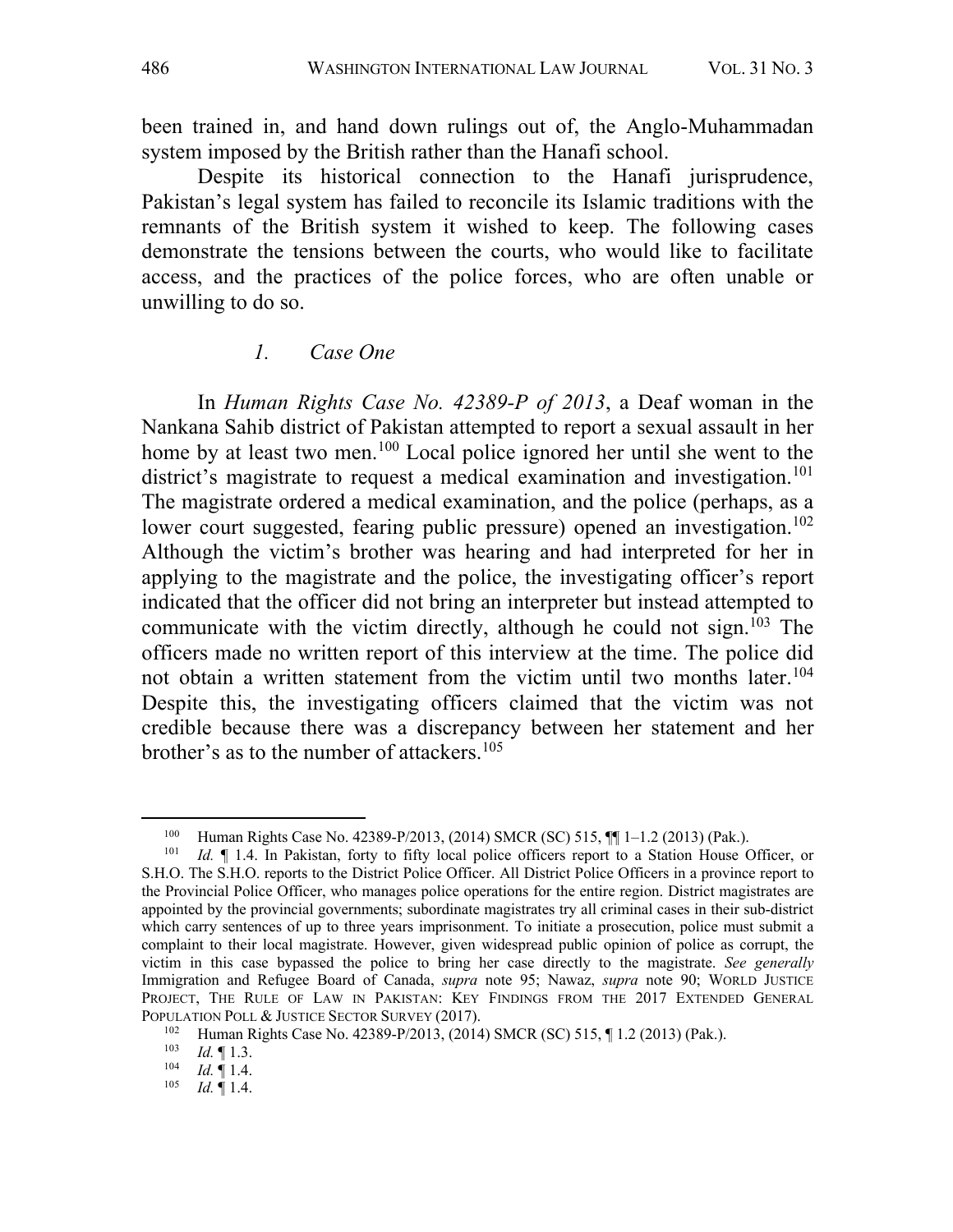The Supreme Court ordered a new investigation on the basis that the police had been negligent in discounting the victim's testimony. <sup>106</sup> The court opined that the police were negligent in failing to investigate the victim's case:

"[I]t appears that the DPO, Muntazir Mehdi, being in [a] supervisory position did not probe diligently into the inquiry conducted by his juniors and exonerated the culprits on the ground that there was contradiction in the statements of the victim and her brother … on account of his criminal negligence a poor lady who is deaf and dumb [was] subjected to criminal act [without redress]."107

Where the Court addresses the victim's credibility, it notes acidly that even if there were discrepancies in the victim's account and the secondhand account of her brother, her medical exam corroborated that she had been attacked.108 In declaring negligence, the court assumed that the police had a responsibility to investigate the deaf victim's complaint. At no point does the Court express doubt about her rights to bring a grievance through the court process, and to have that grievance treated seriously. As far as the Court is concerned, a deaf woman's complaint is just as credible as anyone else's. Likewise, the reports by the District and Sessions Judge examined in the opinion note that once she succeeded in speaking with the District Magistrate, the court system bypassed the police and transferred investigation of the case out of the district to another investigator.<sup>109</sup> The law, according to the Court, was supposed to provide the victim access, including in sign language, much like the Ottoman Hanafi law. It was the English-created law enforcement structure that impeded access.

### *2. Case Two*

In 2017, the Supreme Court of Pakistan decided *Muhammad Mansha v. State*, which explored in depth the process due deaf witnesses and defendants. In this case, a breakdown occurred through prosecutorial conduct. A man in Bahawalnagar district was accused of vandalism in a

<sup>106</sup> *Id.* ¶ 2.

 $107$  *Id.*  $\P\P$  1-1.2.

<sup>108</sup> *Id.* ¶ 2.

<sup>109</sup> *Id.* ¶ 1.10.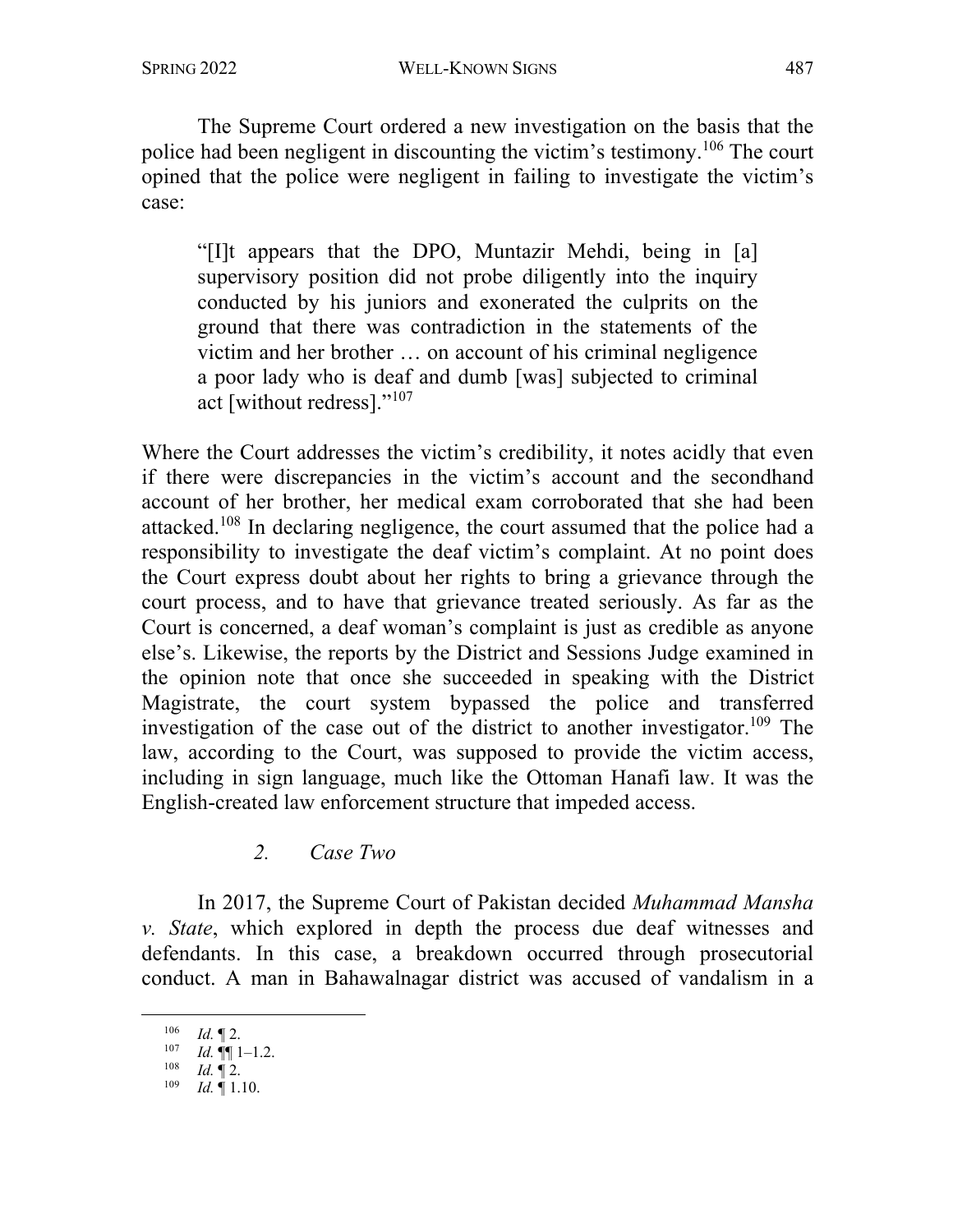mosque and the only witness was deaf and communicated exclusively through sign language.<sup>110</sup> The interpreter for the witness was also a witness for the prosecution.<sup>111</sup> In the judgment vacating the conviction and sentence, the Court noted that under the Qanun-e-Shahadat Order of 1984, which governs admissible evidence and witnesses, "[a]ll persons shall be competent to testify unless the Court considers that they are prevented from understanding the questions put to them...," including deaf witnesses. $^{112}$ However, the prosecution did not assess the witness's level of language acquisition before calling him to testify. Additionally, the prosecution erred in allowing their own witness to interpret for the deaf man, without an independent assessment of his capability or his oath as required by the expert witnesses requirement of the Qanun-e-Shahadat.<sup>113</sup>

In this case, the deaf witness might not have seen the crime. He was paraded as the mouthpiece of the prosecution. Whether his testimony was his own words remains open to question. The prosecutor did not consider potential conflicts of interest and failed to understand that the witness was not an extension of the complainant. In forcing the witness to speak only through another party, the prosecutor denied him the ability to testify on his own terms and in his words. Although he was competent in Pakistan's codified Islamic law, he was treated as incompetent as subordinate to a hearing party. Like in the *Human Rights Case*, a Hanafi-influenced law dictated access. Since these cases, neither the courts nor the legislature have made real efforts to remove law enforcement as gatekeepers. As a result, access for deaf and hard of hearing people is not as expansive as the law mandates.

IV. CONVERGING SYSTEMS: AS MODERN STATES ADAPT THE SOCIAL MODEL OF DISABILITY RIGHTS WESTERN SOCIETIES ARE CREATING A FRAMEWORK MORE IN LINE WITH THE MODELS BASED ON CLASSICAL ISLAMIC ETHICAL PRINCIPLES

Western disability models are just now catching up to the framework of disability present in the early modern Islamic world. The Ottoman Empire

<sup>110</sup> Muhammad Mansha v. State, (2019) SCMR (SC) 64,  $\mathbb{I}2$  (Pak.).<br>111  $U \oplus \mathbb{I}4$ 

*Id.*  $\P$  4.

<sup>112</sup> *Id.* ¶ 3; Qanun-e-Shahadat [Law of Evidence] Order, No. 10 of 1984, PAK. CODE (1984), ch. II §

<sup>3.</sup> <sup>113</sup> *Id.*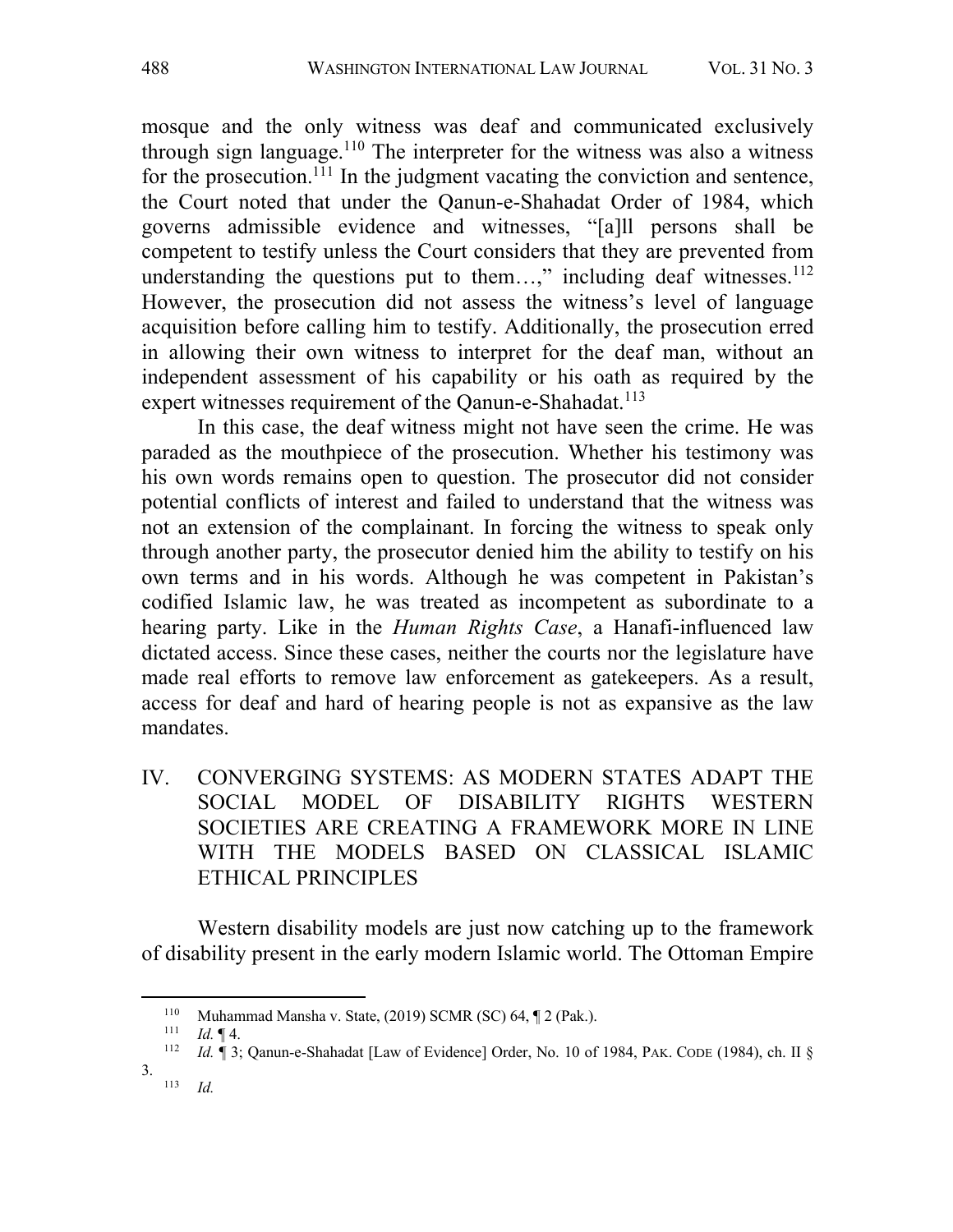accepted disability as an unremarkable part of society—its rulers and jurists adapted their statutes and rulings to fit the needs of communities that included people who could not hear or speak, who lisped, who had an ambiguous gender identity, or who were touched by divine madness. To illustrate, one of the roles of the state under Islamic law was to collect and distribute social welfare benefits to those unable to work due to their disability.114 Western law, by contrast, had until the 1970s separated the disabled from abled society, on the basis that the two were fundamentally incompatible. Even in the last few decades, the medical model, placing the burden of managing disability on the individual, was the predominant disability model—and still haunts United States law. The current social model of disability that is starting to take precedence in Western law echoes the community focus of early modern Islamic thinking on disability and codifies it in secular international law.

What are the implications for disability rights internationally? The COVID-19 pandemic threw the tensions within disability law into relief. The unique nature of the disease has created a class of people who, despite having recovered, are still experiencing pulmonary, cardiac, and cognitive symptoms that require them to modify their engagement with work, community, and everyday life.<sup>115</sup> Although under the Americans with Disabilities Act, they would not be eligible for accommodations, they experience severe hardship without them. European Union sufferers may have better luck following the Ring and Werge decisions (which moved temporary conditions into the category of disabilities requiring accommodation), but this has not yet been tested in court. Less wealthy countries like Pakistan may have a stronger incentive to accommodate COVID long-haulers due to fragile medical infrastructure. But given the inconsistent application of non-discrimination law by state entities in Pakistan, the state may be unable to enforce the law.

To fulfill the promise of the social model of disability rights, international and national legislators should make careful comparative study of historical rights across legal systems, because no single legal system

<sup>114</sup> GHALY, *supra* note 58, at 242–44. For a discussion on underlying historical reasons delineating the role of the state in Islamic finance, see Mohammed Fadel, *Riba, Efficiency, and Prudential Regulation: Preliminary Thoughts*, 25 WIS. INT'L L.J. 655, 665–702 (2008).

<sup>115</sup> *See* Edith L. Graham et al., *Persistent neurologic symptoms and cognitive dysfunction in nonhospitalized Covid-19 "long haulers*,*"* 8 ANNALS CLINICAL TRANSLATIONAL NEUROLOGY 1073, 1073 (2021).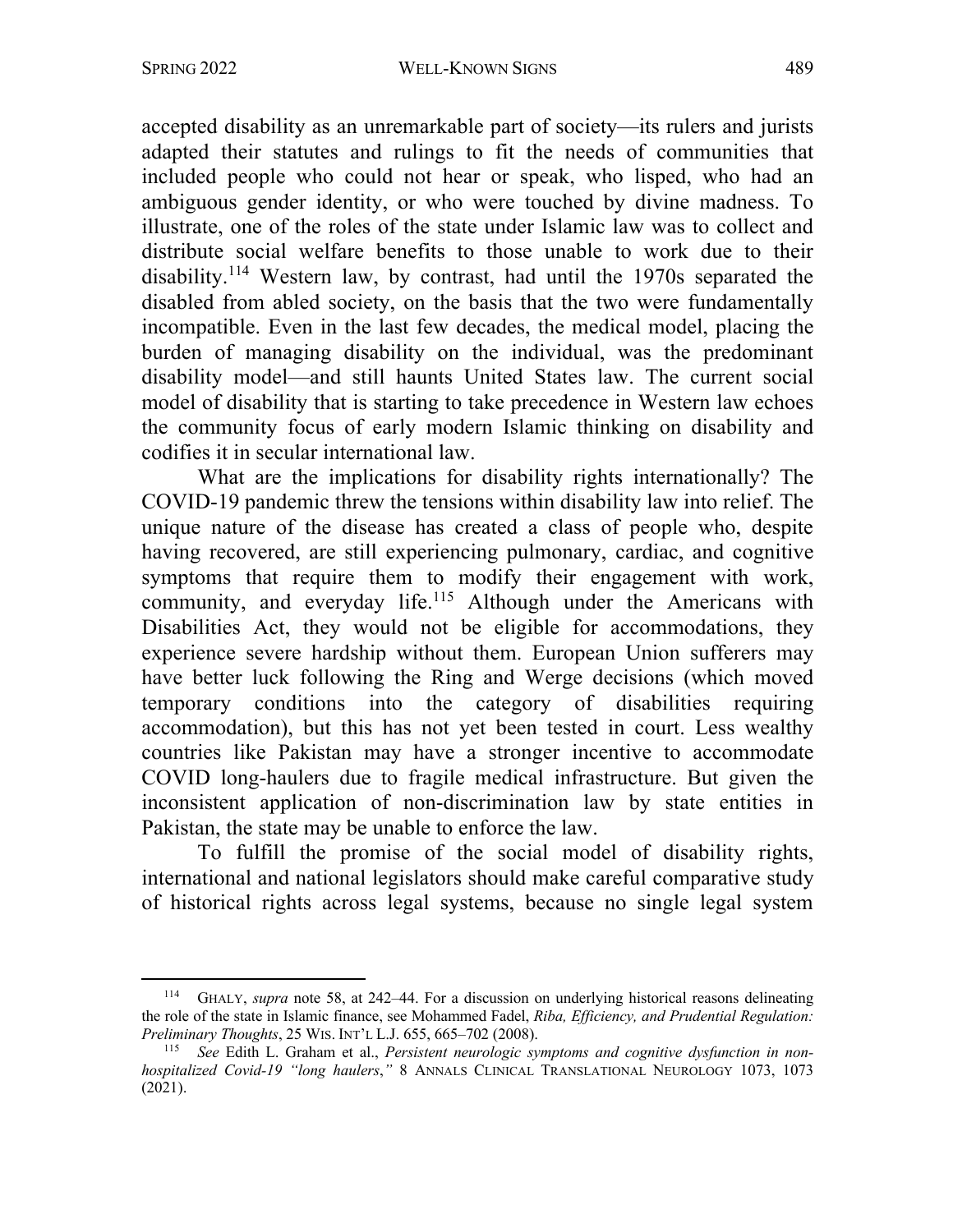available today provides a complete framework for giving people with disabilities full involvement in their societies.

While European and American systems would be hard-pressed to pivot to follow Islamic law structures of textual interpretation, the conception of disability used by Hanafi scholars, as rooted in units of community rather than units of individual people, is adaptable in both the United States and the European Union. Likewise, modern systems with Islamic roots could incorporate the concept of individual rights-holders native to Western legal systems to boost enforcement of their existing law. Those systems should look closely at the Islamic law used before colonization, because the imported law also brought with it less useful attitudes toward disability that impede best practices. International treaties and customs already adopted worldwide, specifically the modification and integration into domestic law of the U.N. Convention on the Rights of Persons with Disabilities (CRPD), would allow all three systems to build on each other's strengths.

The CRPD has been ratified by every European Union member state, ratified by every Arab League member state save for Lebanon, and signed but not ratified by both Lebanon and the United States.<sup>116</sup> The CRPD obliges states parties to create domestic institutions to monitor and support rights for their disabled citizens; to collect data that will allow assessment of whether those domestic institutions are working as intended; establishes a committee to which states parties elect members; requires states parties to submit reports to the committee; and empowers the committee to make recommendations and request assistance from other U.N. treaty bodies.<sup>117</sup> The CRPD is not a legal tribunal and has no court and no legal jurisdiction.<sup>118</sup> However, individuals can submit complaints about violations of their rights under the CRPD to the Committee, which can then request a country visit or amelioration of the complaint by the state party.<sup>119</sup> Because the CRPD does not create an enforcement mechanism, the method by which states parties can adjudicate it will vary; regional human rights courts have the ability to enforce the rights under the CRPD for states party to that

<sup>116</sup> *Status of Ratification Interactive Dashboard: Convention on the Rights of Persons with Disabilities*, OFFICE OF THE HIGH COMM'R FOR HUMAN RTS., https://indicators.ohchr.org/, (last visited June 18, 2021).

<sup>&</sup>lt;sup>117</sup> Convention on the Rights of Persons with Disabilities, arts.  $31-39$ .<br><sup>118</sup> *Id.* For discussion of the ways in which treaty bodies can influence law without adjudication, see YOGESH TYAGI, THE UN HUMAN RIGHTS COMMITTEE: PRACTICE AND PROCEDURE (2011).

<sup>119</sup> Comm. on the Rts. of Persons with Disabilities, Rep. on the Work of Its Fifth Session, U.N. Doc. CRPD/C/5/4 (2011).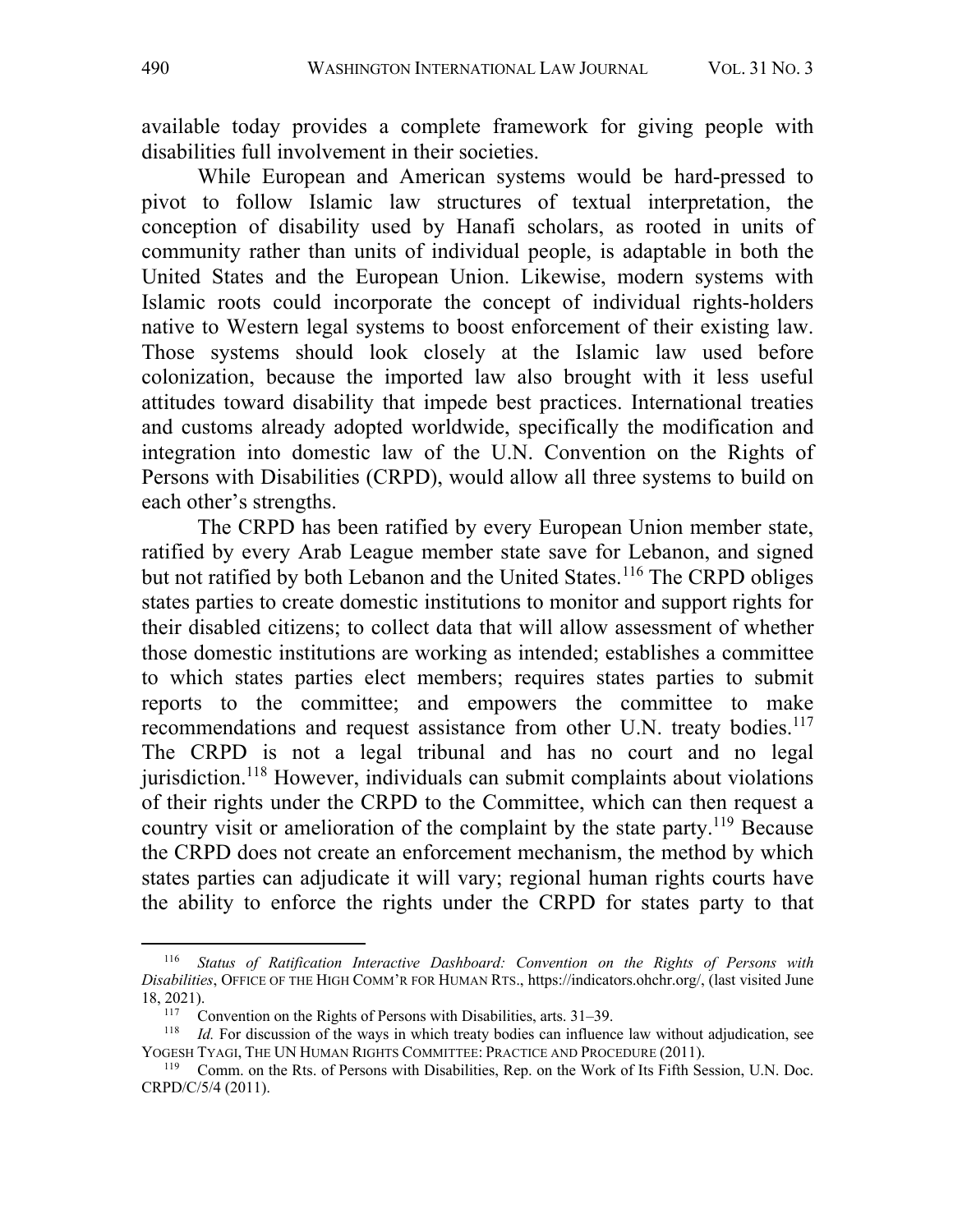court's establishing treaty.<sup>120</sup> The CRPD defines disability as "those who have long-term physical, mental, intellectual or sensory impairments which in interaction with various barriers may hinder their full and effective participation in society on an equal basis with others" and "recognize[s] the equal right of all persons with disabilities to live in the community, with choices equal to others…"121 As noted above, this bears striking similarities to the focus of Islamic law on community amelioration of disability, albeit in a rights-based formulation. The CRPD can be a powerful tool for synthesizing a better disability rights approach.

For the European Union, the solution is relatively straightforward. The European Court of Rights has jurisdiction over claims brought under the European Convention of Human Rights.122 Strictly speaking, this court would not have jurisdiction to adjudicate claims brought under the CRPD, which is an independent statute adopted by individual member states rather than the European Union as a whole. However, the European Union has adopted EU-specific versions of several larger treaties, including the European Social Charter (the forerunner of the more expansive International Covenant on Economic, Social and Cultural Rights) and the European Convention for the Prevention of Torture (modelled on the U.N. treaty of the same name).<sup>123</sup> The ECHR is generally willing to incorporate rights granted by outside treaties where there is general European consensus that the right should be part of its practice.<sup>124</sup> Given that every European Union member state has ratified the CRPD, the European Union could adopt the principles of the CRPD with little friction.

The process is more fraught in American law. The United States has not accepted the jurisdiction of the Interamerican Court of Human Rights, which would typically address claims under a human rights treaty.<sup>125</sup> The Supremacy Clause of the Constitution requires that any treaty, to have force in domestic law, be enforced through an act of Congress. <sup>126</sup> The United

<sup>120</sup> *See generally* Ilias Bantekas & Lutz Oette, *Regional Human Rights Treaty Systems*, *in* INTERNATIONAL HUMAN RIGHTS LAW AND PRACTICE (3d ed. Cambridge Univ. Press 2020).

<sup>&</sup>lt;sup>121</sup> Convention on the Rights of Persons with Disabilities, arts. 1, 19.

<sup>&</sup>lt;sup>122</sup> European Convention of Human Rights art. 32.

<sup>&</sup>lt;sup>123</sup> *See generally* European Social Charter of 1961 pmbl., Oct. 18, 1961, E.T.S. No. 35; European Social Charter (Revised) pt. III, art. B, May 3, 1996, E.T.S. No. 163.<br><sup>124</sup> See Selmouni v. Frence, Ann. No. 25802/04.20 Eva. H. B. B.

<sup>124</sup> *See* Selmouni v. France, App. No. 25803/94 29 Eur. H.R. Rep. 403, 96–97, 101 (2000)

<sup>125</sup> The United States has not ratified the American Convention on Human Rights, which is required for states to consent to the Court's jurisdiction. *See* Inter-Am. Comm'n H.R., Report on Considerations Related to the Universal Ratification of the American Convention and other Inter-American Human Rights Treaties, OAS/Ser.L/V/II.152 (2014).

<sup>126</sup> Missouri v. Holland, 252 U.S. 416, 432 (1920).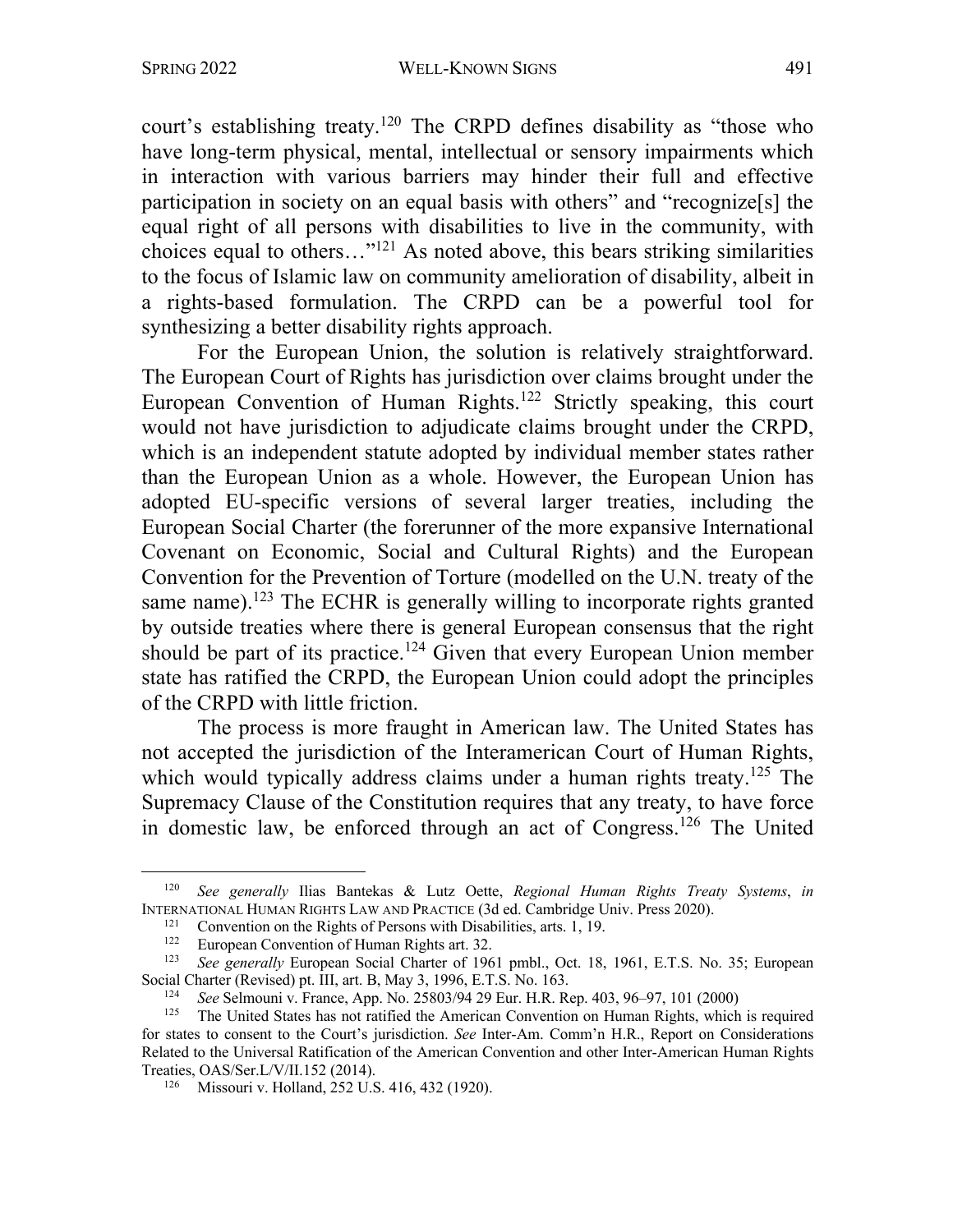States has signed the CRPD, but not yet ratified it (which would be necessary to incorporate it into domestic law). The Senate vote in 2012 failed to ratify it, falling five votes short of the necessary two-thirds ratification requirement.<sup>127</sup> The current Administration could send it again for ratification, although given the obstructionist strategy of the Republican party, who presently hold 50 of the 100 Senate seats, success would be unlikely.<sup>128</sup> A better strategy would be to amend the Americans with Disabilities Act to incorporate the text of the CRPD, which would require the majority votes of usual legislation.<sup>129</sup>

Pakistan's legal system already contains the principles of Classical Islamic law that would allow full implementation of the social model, but the vestiges of British law, stemming from the same tradition that created the medical model of disability, create barriers to implementation of those principles. Pakistan has neither returned to pre-colonization structures (by abolishing its police force, for instance) nor reformed the current postcolonization structure to follow the social model (by explicitly applying disability rights legislation to all levels of government as the European Union has). While the Supreme Court of Pakistan hears some cases, those must filter through its system of appeals, which likely winnows out many cases. Moreover, for those cases to be adjudicated at all the law must recognize the specific right that has been violated. By turning to the Arab Court of Human Rights Pakistan, another regional human rights system, Pakistan and its neighbors could bypass the need to revamp their disability rights statutes. Pakistan is a member of the Organization of Islamic Cooperation, whose members also include all members of the Arab League.130 The Arab Court of Human Rights was created by the Arab League through the Arab Charter on Human Rights, but its late creation (the first attempt, in 1997, failed to gain enough ratifiers; the current Charter

<sup>127</sup> Press Release, Am. C.L. Union, ACLU Disappointed With Senate's Failure to Ratify Convention on the Rights of Persons with Disabilities (Dec. 4, 2012), https://www.aclu.org/press-releases/acludisappointed-senates-failure-ratify-convention-rights-persons-disabilities.<br> $\frac{128}{128}$  Party Division: 117th Congress (2021–2023) U.S. SENATE https:

<sup>128</sup> *Party Division: 117th Congress (2021–2023)*, U.S. SENATE, https://www.senate.gov/about/origins -foundations/parties-leadership.htm (follow "Party Division" hyperlink; then scroll to 117th Congress) (last visited May 23, 2022).

<sup>129</sup> *The Americans with Disabilities Act Amendments Act of 2008*, U.S. EQUAL EMPLOYMENT OPPORTUNITY COMM'N, https://www.eeoc.gov/statutes/americans-disabilities-act-amendments-act-2008 (last visited May 23, 2022).

<sup>130</sup> *Members of the OIC: Organization of Islamic Cooperation*, WORLDDATA.INFO, https://www.worlddata.info/alliances/oic-islamic-cooperation.php, (last visited May 23, 2022).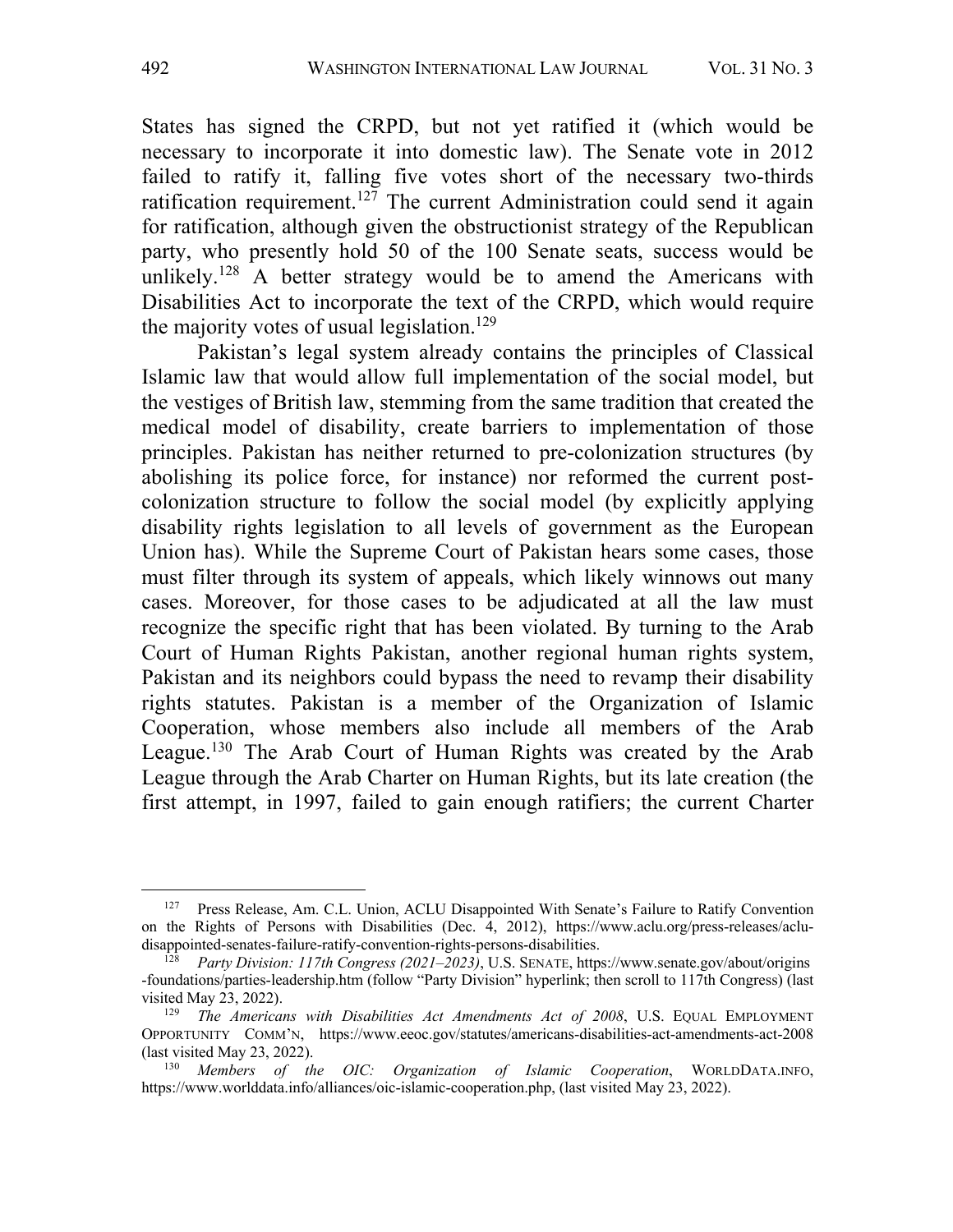entered into force in 2008) means that the Court has yet to hear any cases.<sup>131</sup> If Pakistan sought admittance to the Arab League, or to join the Arab Charter on Human Rights, it would have a unique opportunity to shape a developing regional human rights court and would be able to shift a heavy burden of court cases to a conglomeration of states which can collectively provide more resources. In the alternative, Pakistan could grant additional individual rights to its citizens either under its own constitution, which espouses ideals of Islamic social justice, or the Islamic tradition of granting rulers of a country the ability to create any law which looks after the public welfare and does not demand sin.<sup>132</sup>

Existing international human rights law structures can provide the scaffolding to incorporate better disability law into domestic law, translate it between treaty contexts, and create adjudication structures where domestic law falls short of its ideals.

#### **CONCLUSION**

Returning to *Witty Anecdotes on Luminaries Afflicted with Disabilities*, we can see that the broad Islamic legal conception of disability inclined the Ottoman Empire to create a robust system of accommodations for deaf and hard of hearing people attempting to access courts. This broad conception led to community-focused accommodations that strikingly mirror the social model of disability championed by disability rights activists in the West over the past twenty years. Yet the difficulty of enforcing this conception of disability rights across a legacy justice system containing fragments of a foreign common law has stymied the efforts of modern state Pakistan to provide broad accommodations for its deaf and hard of hearing citizens. Concurrently, United States law has moved away from the former medical model, which isolated disabled citizens from broader society. However, while the Americans with Disabilities Act attempts to enact a social model of disability and provide the broad accommodations detailed therein, the remains of the medical model blind lawmakers and courts to the actual needs of disabled citizens. The abandonment of the medical model is allowing American and European disability jurisprudence to reflect more of the social access values embodied in the Ottoman Hanafi-inflected jurisprudence, but the process has not been seamless. The European Union's

<sup>131</sup> INTERNATIONAL COMMISSION OF JURISTS, THE ARAB COURT OF HUMAN RIGHTS: A FLAWED STATUTE FOR AN INEFFECTIVE COURT 10 (2015).

<sup>132</sup> *See* PAKISTAN CONST. pmbl.; LOMBARDI, *supra* note 67, at 49.